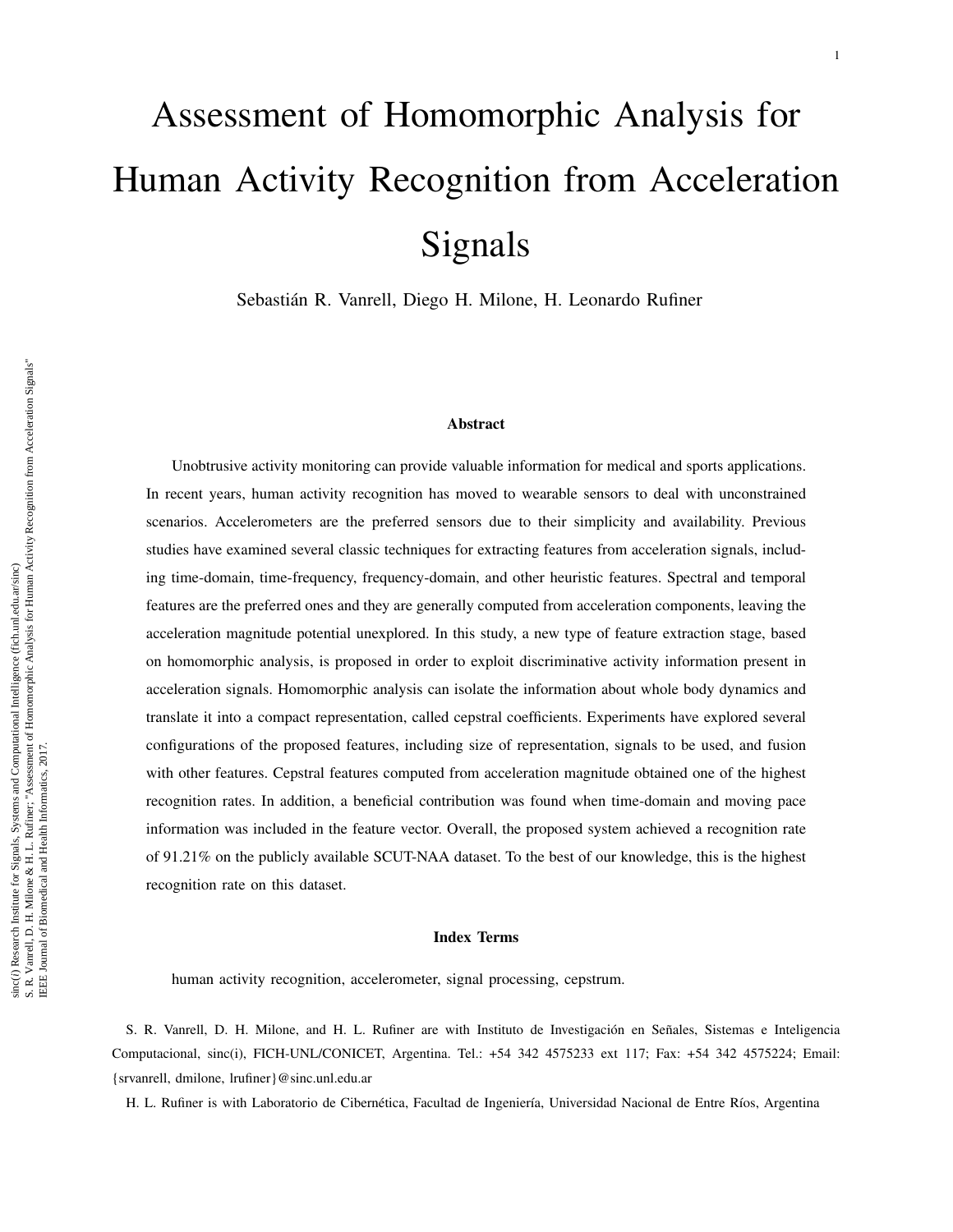# I. INTRODUCTION

Research interest in human activity recognition (HAR) has increased in the last two decades. Nowadays, HAR applications spread over physical monitoring [1]–[4], health [1], [5]–[7], entertainment [5], [8], [9], sports [10], security [5], [9], [11], and industry [9], [12]. For instance, activities of patients can be reliably tracked, which can help a physician to counsel behaviors for physical activity and healthy lifestyle [3], [6]. Historically, research in computer vision has been in the vanguard of HAR [5], [9]. However, efforts to recognize activities in unconstrained daily life settings caused a shift toward the use of wearable sensors. Accelerometers, gyroscopes, and compasses are the sensors typically used, either individually or combined. In this work, we will focus on HAR systems that consider accelerations as input signals.

The first studies on activity recognition using accelerometers were published in the middle and late 1990s, with applications in medical assessment [13]. They used unidirectional accelerometers on two or three locations of the body, and applied a set of simple rules to distinguish between dynamic and static activities. At present, HAR systems are based on triaxial accelerometers and they aim to recognize a broader set of activities. These systems rely on pattern recognition, in which the fundamental stages include signal pre-processing, feature extraction, and activity classification. Several proposals for each of these stages have been made to improve said systems [1], [2], [8], [14]–[16].

Ideally, a feature extraction stage should be able to extract all the discriminative information in a compact representation. Discriminative information helps to distinguish activities from one another. For example, the periodicity combined with a spectral description of movements are good candidates. A compact representation helps to keep the recognizer as simpler as possible and avoids high computational costs. Previous studies have explored a wide range of techniques for extracting features from acceleration signals. However, features related to activities are not discriminative enough and others are not compact. In this study a compact representation is proposed and its potential is fully assessed.

Feature extraction techniques explored in previous studies can be grouped by the type of their outputs as heuristic, time-domain, time-frequency, or frequency-domain features [14]. Heuristic features are derived from and characterized by an intuitive understanding of how an activity produces changes in the signal. For example, a static posture such as standing or lying can be recognized by the direction of the recorded gravity [17]. Other examples are signal magnitude area, mean rectified value, peak-to-peak acceleration, and root mean square, which have been related to the intensity of an activity [18].

In contrast to heuristic features, time-domain features are not directly related to specific aspects of individual movements or postures. Instead, they are computed from a windowed signal and they are typically statistical measures. Common examples include mean, median, variance, skewness, kurtosis,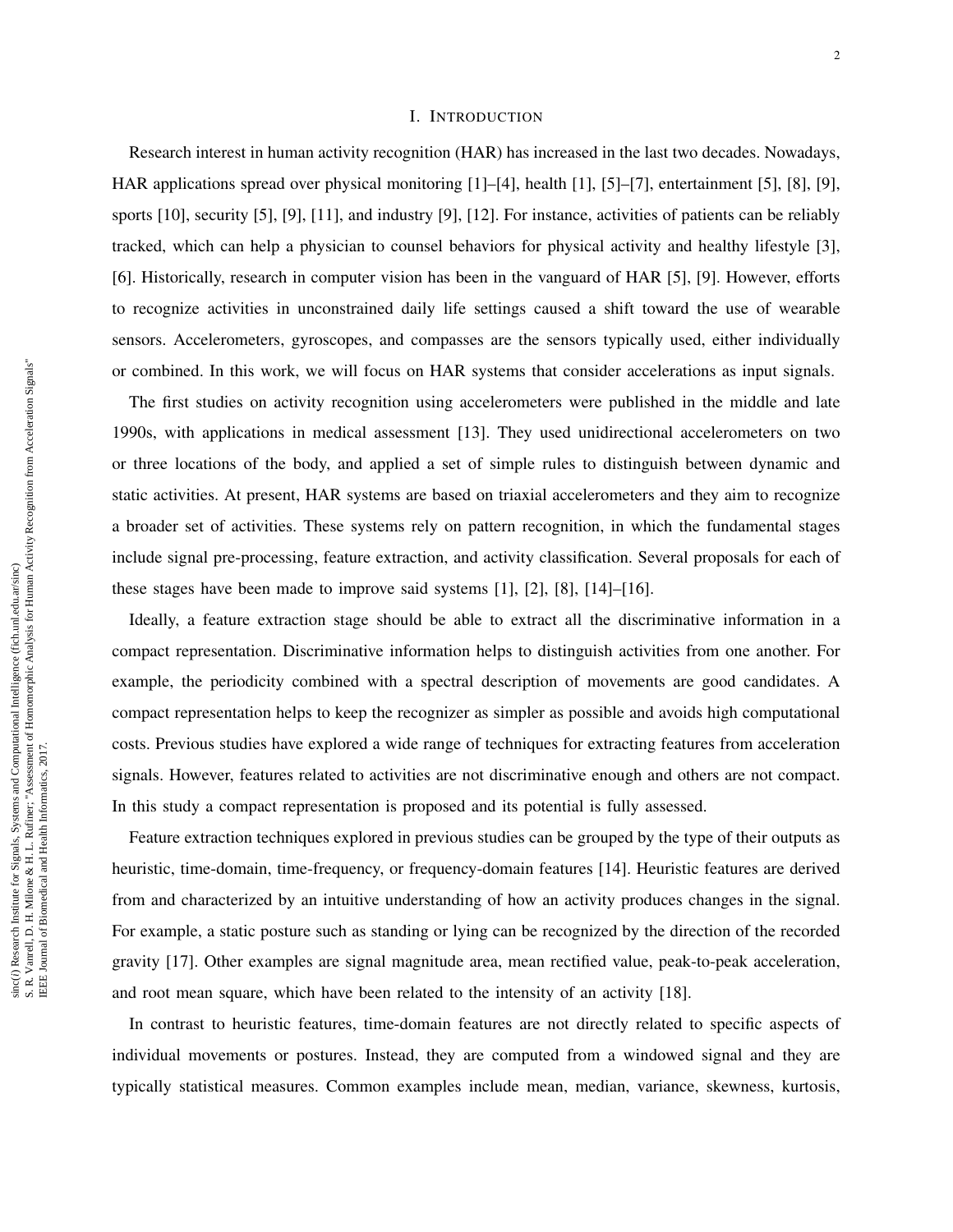

Fig. 1. General diagram of the proposed recognizer with its two main stages: feature extraction and classification. CCs: cepstral coefficients; TM: time-domain measures; FP: fundamental period.

interquartile range, and correlation between accelerometer axes [14], [19], [20]. Recently, a two-directional feature for incremental learning showed promising results [21]. Both time-domain and heuristic features are the simplest to compute, and they were useful for distinguishing between static and dynamic activities. However, they were barely successful in discriminating between dynamic activities [14], [22].

Time-frequency features, such as wavelets, were effective for detecting transitions between activities, but they were outperformed by other features in the activity classification task [23]. By contrast, frequencydomain features are usually the preferred choice in HAR [19], [22], [24]–[27]. These features are obtained using the fast Fourier transform (FFT) or the discrete cosine transform. Basis coefficients may be directly adopted as features or an additional method may be used to characterize the spectral distribution, such as subsets of coefficients, or filter banks. Several studies have reported their best results using FFT coefficients as features, either individually [19], [22], [25], [26] or fused with time-domain features [20], [24], [28]. In these studies, features are usually extracted from each of the acceleration-component signals, leaving the capabilities of acceleration-magnitude signal unexplored, which have processing and storage advantages.

The feature extraction stage proposed in this work uses a well-known technique: the cepstral analysis. It is based on the theory of homomorphic analysis and has been successfully used for characterizing seismic echoes, deblurring images, and recognizing speech [29], but it has not been considered on HAR, except for two studies [30], [31]. However, these studies have neither examined the compliance of hypothesis to apply such analysis nor exploited all the information that cepstral representation can capture. Li *et al.* [31] claimed that signals have quasi-periodic characteristics although the analysis was applied on narrow windows, which cannot encompass that periodicity. In [30], a mel scale was used to map frequency bands in a nonlinear fashion. This mel scale was designed for speech analysis and recognition based on the perceptual scale in the human cochlea [29]. Although this makes no sense for HAR, a high resolution at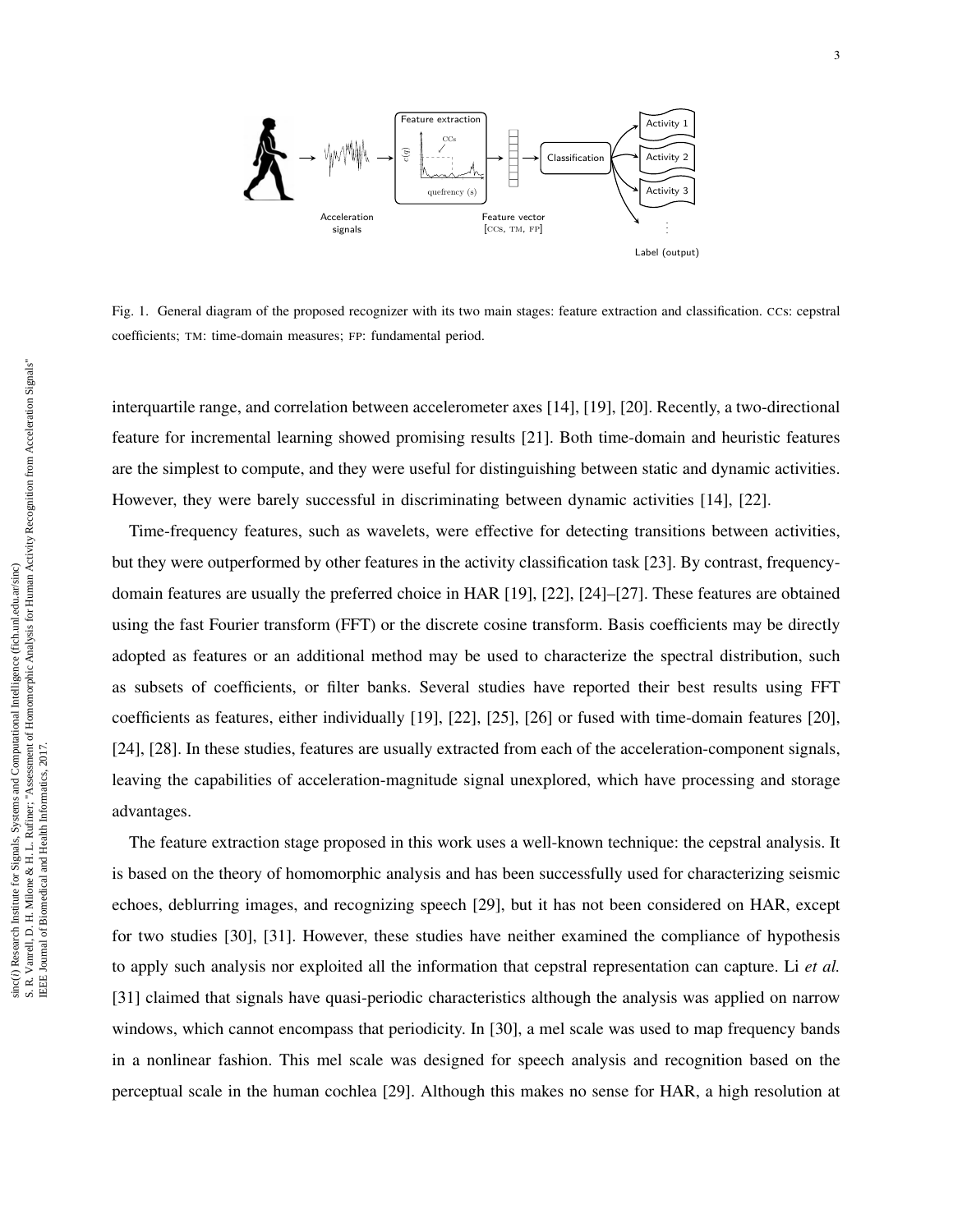low frequencies could be useful. In a related study [32], the features proposed in [30] were also used for user identification. For this task, adapted perceptual linear prediction coefficients were the best alternative.

In the present study, the proposed representation explores the capabilities of cepstral coefficients as is (i.e., without using intermediate filter banks or dimension reduction techniques). In addition, it is the first time that body dynamics and activity periodicity are explained in terms of cepstral features. The advantage of the proposed cepstral representation is that it compresses the spectral information of body dynamics in few coefficients while retaining its discriminative power. In the experiments, features extracted from magnitude and components of acceleration were contrasted based on their discriminative power and an exhaustive analysis on the number of required coefficients was performed. Furthermore, we assessed the performance improvements when including time-domain measures and the fundamental period of the signal. To complete the system, a support vector machine was chosen for the classification stage, because it showed better performance compared to other well-known classifiers, such as multilayer perceptron, random forest, and naive Bayes. In addition, the selection of support vector machine allows a fair comparison with previous studies.

The remainder of this paper is organized as follows. Section II describes the proposed HAR system. Section III presents the experimental setup. Results and discussion are given in Section IV. Finally, conclusions are drawn in Section V.

# II. PROPOSED RECOGNITION SYSTEM

As most automatic recognition systems, the proposed recognizer can be seen as a pipeline with two main stages: feature extraction and classification. An schematic diagram of the system based on homomorphic analysis is shown in Figure 1. The first stage will be explained in detail from Section II-A to II-C. The second stage will be covered in Section II-D.

#### *A. Acceleration signals*

In this study, a three-dimensional accelerometer is used for capturing information about movements. The captured signals are the acceleration components  $a_x(t)$ ,  $a_y(t)$ , and  $a_z(t)$ . In addition, the acceleration magnitude  $|a(t)|$  is computed from components as another input signal. Components are recorded in directions relative to the orientation of the device, thus being altered by gravity when the device rotates. On the contrary, magnitude is unaltered by the orientation of the device because gravity is a constant offset. These signals are processed as described below for a generic signal called  $a(t)$ .

In what follows the acceleration signal  $a(t)$  is considered as the output of a linear convolutive system. The excitation  $m(t)$  is associated to the moving pace, which is originated by muscle activity and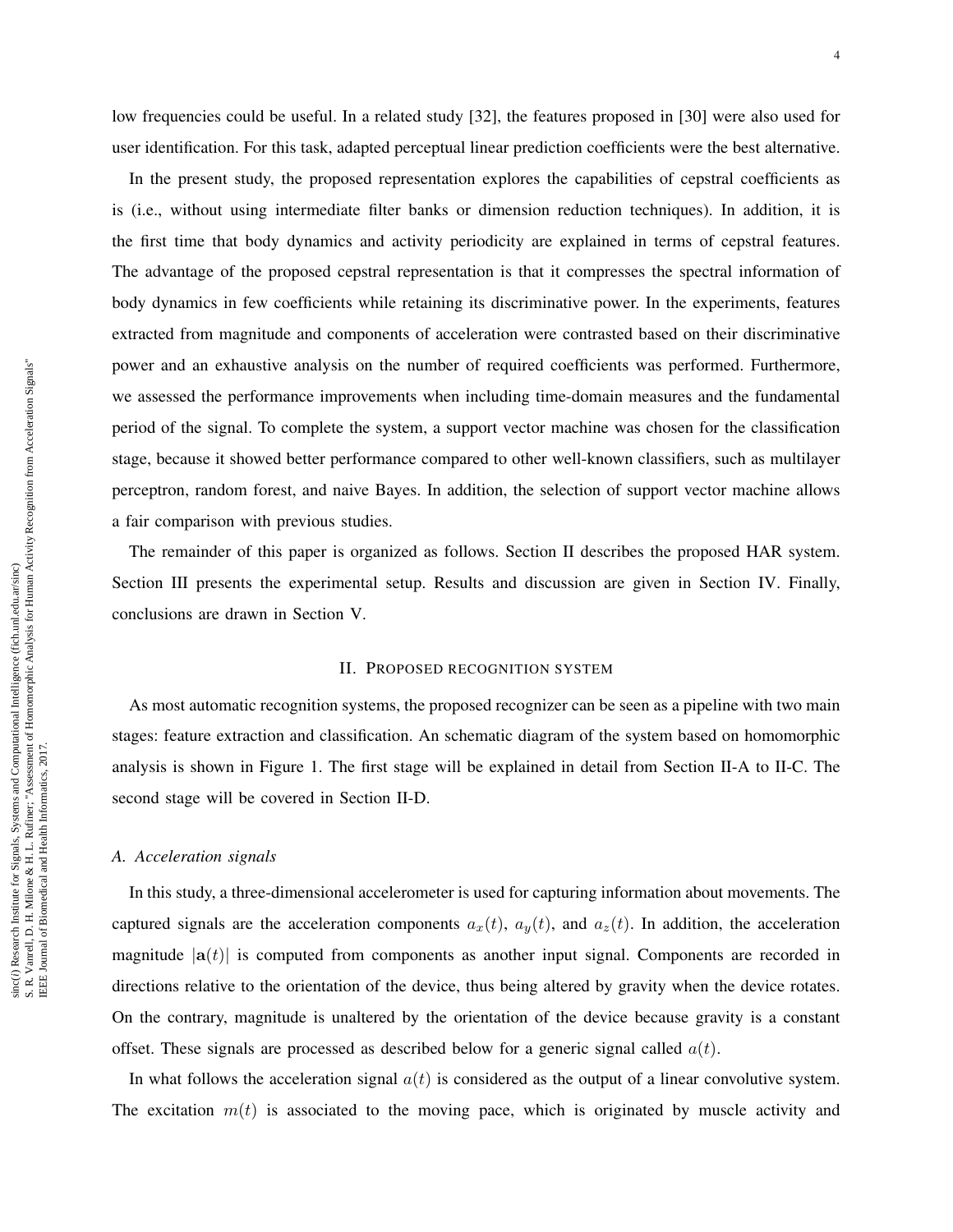external body interactions. Body dynamics is modeled in the impulse response  $h(t)$ , which will depend on the activity that is being performed. Since the goal is to recover information about said activity, the analysis should be able to isolate  $h(t)$ . However, excitation and impulse response are unknown; therefore recovering  $h(t)$  is not straightforward and a blind deconvolution is required. We propose using a homomorphic analysis to carry out the recovering task.

# *B. Cepstral coefficients*

Homomorphic analysis was developed as a general method for separating signals that have been non-additively combined [29]. Homomorphic processing involves converting this mixture into a linear combination, in which the analysis techniques are well understood. For instance, if two signals are convolved in time-domain as

$$
a(t) = m(t) * h(t),
$$

their Fourier transforms will be multiplied in frequency-domain as

$$
A(f) = M(f) \cdot H(f),
$$

and an appropriately defined logarithm will produce the sum

$$
\log |A(f)| = \log |M(f)| + \log |H(f)|.
$$

At this point,  $\log|M(f)|$  and  $\log|H(f)|$  are additively combined. Taking the inverse Fourier transform of  $\log |A(f)|$ , a new time-representation,

$$
c(q) = \mathcal{F}^{-1}\left\{ \log |A(f)| \right\},\,
$$

can be obtained. This is known as the cepstrum and its domain is the quefrency. At the beginning of  $c(q)$ , the low-rate variations of  $log|A(f)|$  are codified. The remaining information of  $c(q)$  codifies the high-rate variations of  $\log |A(f)|$ . Generally, low- and high-rate variation components are separated, and they can be linked to the impulse response and the excitation, respectively. Thus, by taking the first coefficients of  $c(q)$ , the homomorphic analysis can recover the desired information about the underlying system. In the quefrency domain, this operation is known as liftering.

In the time domain, acceleration signals exhibit a quasi-periodic behavior, as exemplified in Figure 2.a. For this example, the period is ∼0.5 s, which is the expected moving pace for a daily human activity. This signal gives some insight into the excitation signal  $m(t)$ , but the impulse response  $h(t)$  remains hidden. In the frequency domain, this period can be seen as a peak of fundamental frequency at ∼2 Hz and its corresponding harmonics (Figure 2.b). These are the major contributions, but they mask the remaining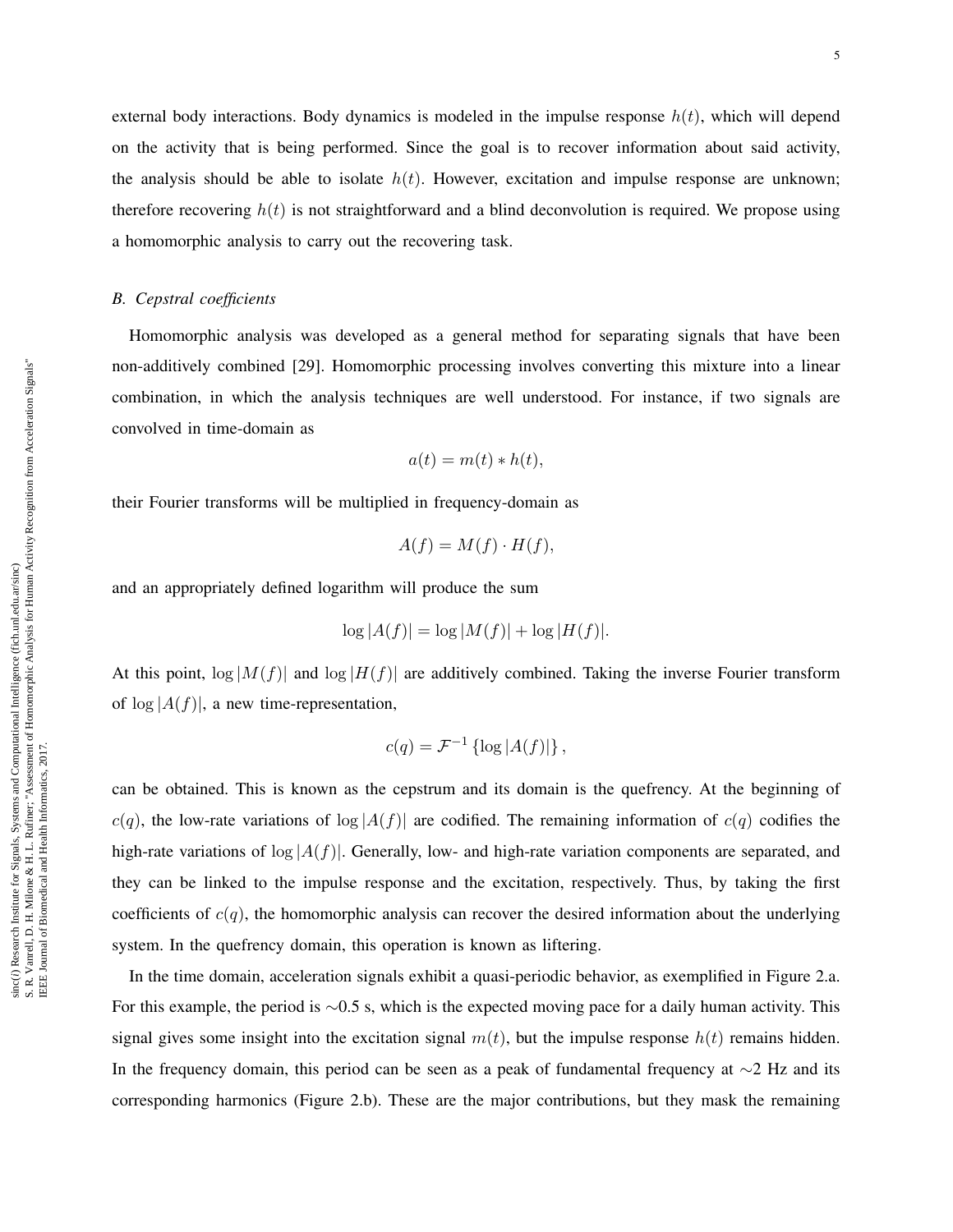

Fig. 2. Computation of cepstral coefficients. (a) Quasi-periodic acceleration signal  $a(t)$ ; (b) spectrum of  $a(t)$ ; (c) logarithm of the spectrum; (d) cepstral coefficients; (e) recovered approximations of  $\log |H(f)|$ .

information about the impulse response of the system. Figure 2.c shows the signal obtained by applying the logarithm to  $|A(f)|$ . Afterwards, the inverse Fourier transform is applied and the cepstrum,  $c(q)$ , is obtained (Figure 2.d). Peaks related to excitation are still present at ∼0.5 s and ∼1.0 s but no longer overlapped with the cepstrum of impulse response.

For example, if  $a(t)$  is captured on the hip of a subject performing an activity, the first coefficients of  $c(q)$  codify the dynamics of hip movements. The hip was reported as the best position to represent the whole body, thus the coefficients at the left of the first peak codify the global dynamics of the body [2], regardless of the activity pace. Besides, the separation between peaks in  $c(q)$  represents the pace at which the activity is performed.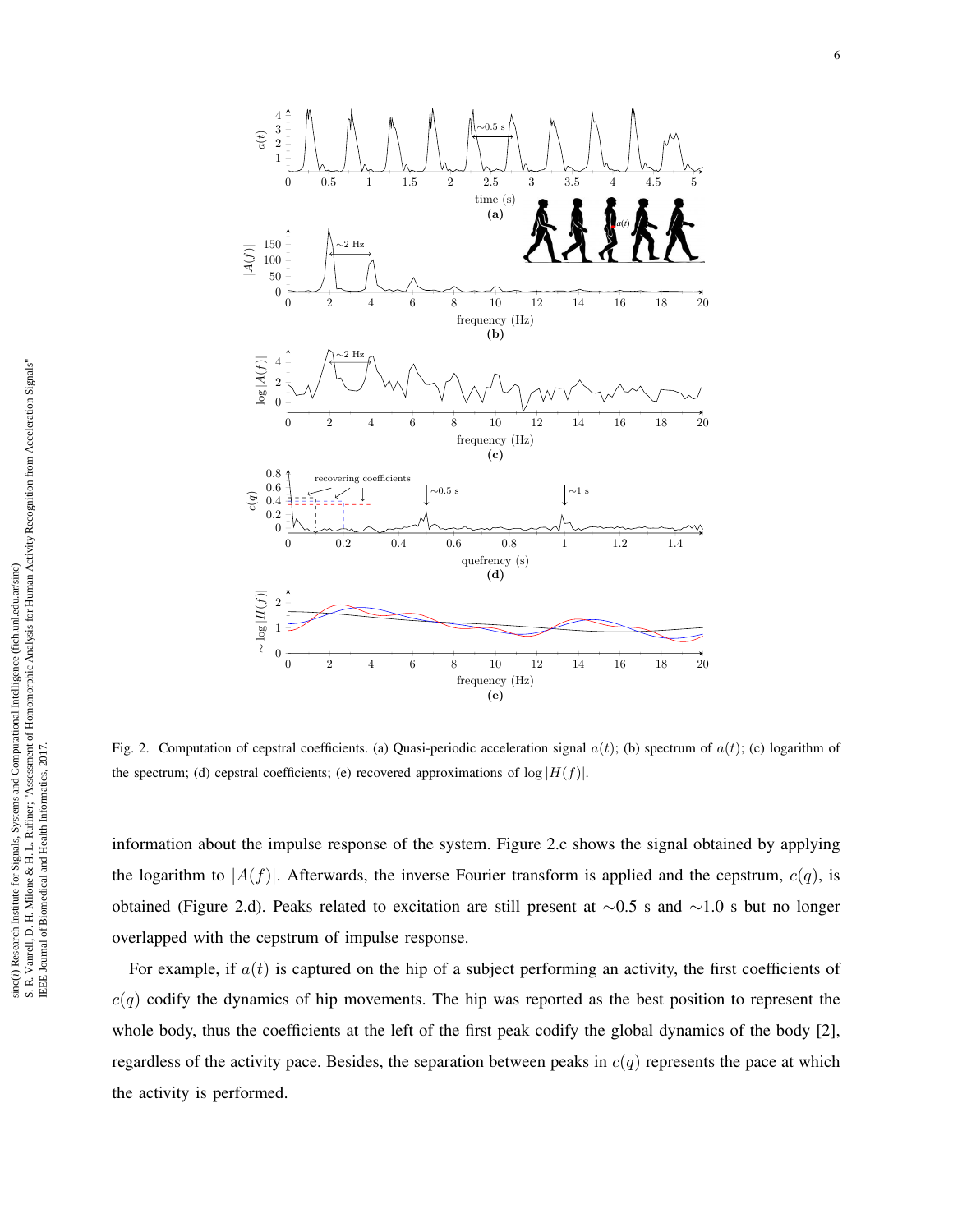As explained above, the beginning of  $c(q)$  contains the low-rate variations of  $log|A(f)|$ , which is the isolated information about  $h(t)$ . To verify this, a smooth representation of  $\log |A(f)|$  can be recovered by applying the Fourier transform only to the first coefficients of  $c(q)$ , i.e., the transform is applied to a liftered  $c(q)$ . The lifters used in the recovering are indicated by dashed rectangles in Figure 2.d and the smoothed versions of  $\log |A(f)|$  are plotted in Figure 2.e using the respective colors. These curves are estimations of  $\log |H(f)|$ . It is clear that the number of coefficients defines the degree of details retained in the recovered information about the impulse response of the body dynamics.

Computation of cepstral coefficients requires the application of a Fourier transform, a logarithm and an inverse Fourier transform. These transformations require  $O(n \log(n))$ ,  $O(n)$ , and  $O(n \log(n))$ , respectively, where  $n$  is the length of the signal analyzed. Thus, cepstral features computation is of the same order as any other FFT-based feature, which requires  $O(n \log(n))$ .

#### *C. Feature vector composition*

In this study, the analysis of a signal  $a(t)$  may lead to three kinds of features: cepstral coefficients, time-domain measures, and fundamental period. Cepstral coefficients (CCs) refer to the first coefficients of  $c(q)$ , up to a predefined quefrency. Time-domain measures (TM) are five values computed directly from  $a(t)$ : standard deviation, energy, maximum amplitude, minimum amplitude, and peak-to-peak amplitude. The fundamental period (FP) contains a value that represents the moving pace.

The example in the previous section shows that FP is revealed as one or more peaks in  $c(q)$  (Figure 2.d). However, there are activities that present an unclear or absent peak. Therefore, we chose to extract FP with the unbiased autocorrelation of  $a(t)$  [33]. To be considered as a periodical activity, the amplitude of autocorrelation must exceed a given threshold. In such a case, the lag corresponding to the first local maximum is assigned to FP. On the contrary, FP will be set to zero, which means that no periodicity was detected.

As  $a(t)$  can be  $a_x(t)$ ,  $a_y(t)$ ,  $a_z(t)$ , or  $|a(t)|$ , each of these signals can generate its own set of features. Thus, different combinations could be selected to define the final feature vector. Tables I and II summarize the combinations evaluated in this study. Vectors composed by cepstral coefficients of  $a_x(t)$ ,  $a_y(t)$ , and  $a_z(t)$  are given in Table I. Vectors composed by cepstral coefficients of  $|a(t)|$  are presented in Table II. These tables present the names assigned to each composition, which will be used in Section IV. Combinations were selected to perform a comparative study which can assess the partial contribution of each feature. First, the study will evaluate the influence of the number of CCs, without additional features  $(F_1$  in Table I and  $F_{17}$  in Table II). Then, the contributions of temporal and pace information will be considered in  $F_2$ ,  $F_3$  and  $F_4$  (Table I), and  $F_{18}$ ,  $F_{19}$  and  $F_{20}$  (Table II). The study will also consider the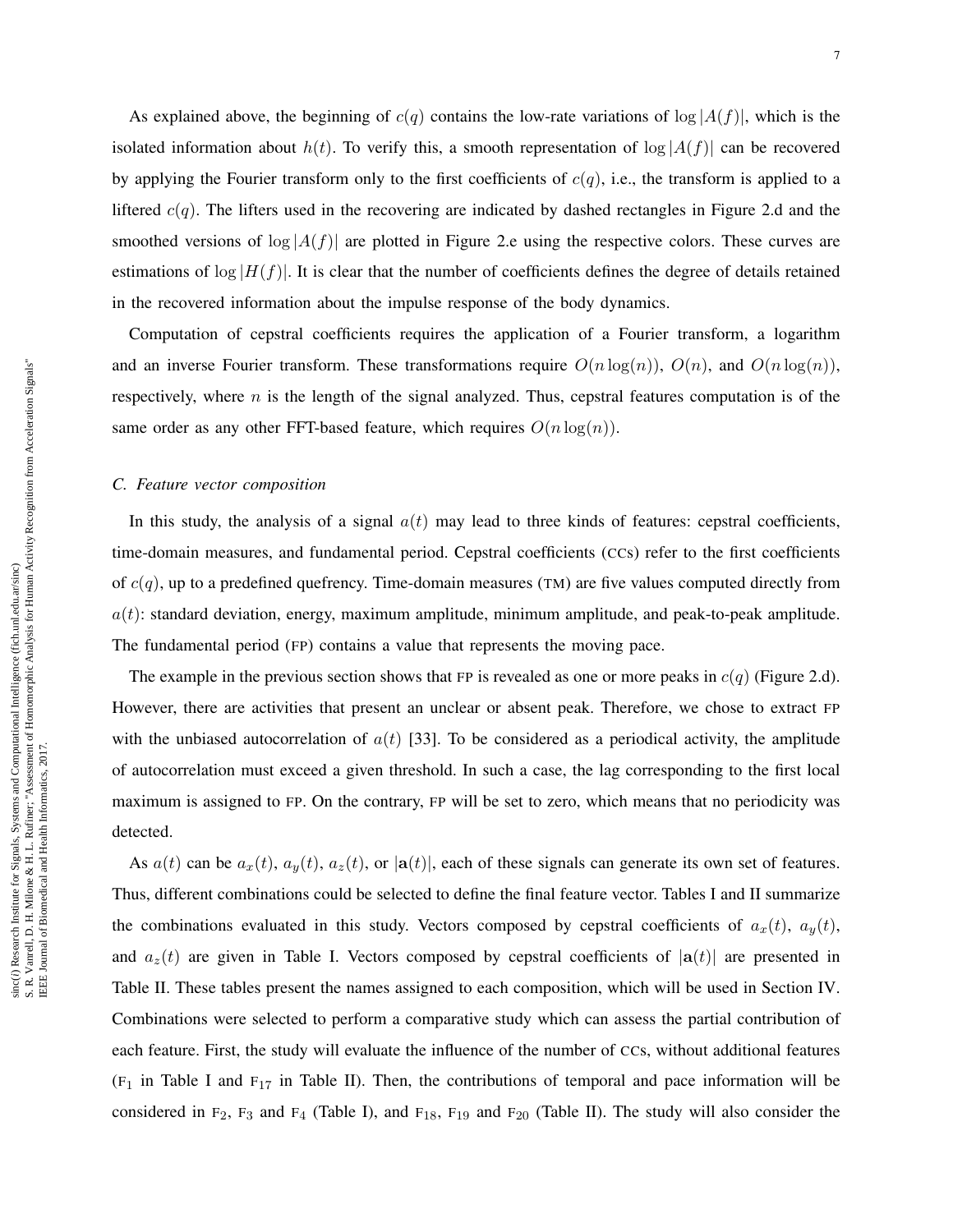#### TABLE I

COMPOSITION OF FEATURE VECTORS WHEN CEPSTRAL COEFFICIENTS (CC) ARE OBTAINED FROM  $a_x(t)$ ,  $a_y(t)$ , AND  $a_z(t)$ . FP: FUNDAMENTAL PERIOD. TM: TIME-DOMAIN MEASURES.

| Feature  | Signal      |           |           |           |   |           |           | Composition of feature vectors |  |           |           |                                                        |
|----------|-------------|-----------|-----------|-----------|---|-----------|-----------|--------------------------------|--|-----------|-----------|--------------------------------------------------------|
|          |             |           |           |           |   |           |           |                                |  |           |           | F1 F2 F3 F4 F5 F6 F7 F8 F9 F10 F11 F12 F13 F14 F15 F16 |
|          | $CC \, a_*$ | $\bullet$ |           |           |   |           |           |                                |  |           |           |                                                        |
|          | $TM$  a     |           |           | $\bullet$ | ٠ | $\bullet$ | $\bullet$ |                                |  | $\bullet$ |           |                                                        |
| FP       | $ {\bf a} $ |           | $\bullet$ |           |   |           |           |                                |  |           | $\bullet$ |                                                        |
| TM $a_*$ |             |           |           |           |   |           |           |                                |  |           |           |                                                        |
| FP       | $a_{*}$     |           |           |           |   |           |           |                                |  |           |           |                                                        |

#### TABLE II

COMPOSITION OF FEATURE VECTORS WHEN CEPSTRAL COEFFICIENTS (CC) ARE OBTAINED FROM  $|a(t)|$ . FP: FUNDAMENTAL PERIOD. TM: TIME-DOMAIN MEASURES.

| Feature  |            | Composition of feature vectors |  |  |           |  |           |           |           |  |           |  |           |           |                                                                 |
|----------|------------|--------------------------------|--|--|-----------|--|-----------|-----------|-----------|--|-----------|--|-----------|-----------|-----------------------------------------------------------------|
|          | Sign       |                                |  |  |           |  |           |           |           |  |           |  |           |           | F17 F18 F19 F20 F21 F22 F23 F24 F25 F26 F27 F28 F29 F30 F31 F32 |
|          | $CC$ $ a $ |                                |  |  |           |  |           |           |           |  |           |  |           |           |                                                                 |
|          | $TM$  a    |                                |  |  | $\bullet$ |  | $\bullet$ |           | $\bullet$ |  | $\bullet$ |  | $\bullet$ | $\bullet$ |                                                                 |
| FP  a    |            |                                |  |  | $\bullet$ |  |           | $\bullet$ |           |  |           |  |           |           |                                                                 |
| TM $a_*$ |            |                                |  |  |           |  |           |           |           |  |           |  |           |           |                                                                 |
| FP       | $a_{*}$    |                                |  |  |           |  |           |           |           |  |           |  |           |           |                                                                 |

influence of the signal which gave origin to a feature. For instance,  $F_2$  and  $F_5$  are comprised by the same CCs but differ on the source signals to compute TM ( $|a|$  or  $a_*$ ). Finally, combined effects will be studied by considering all the combinations of these variants.

The above description assumes that there is only one three-dimensional acceleration signal of short duration. However, each of these signals may be of long and variable duration. Thus, a collection of acceleration signals  $\mathbf{a}^1(t)$ ,  $\mathbf{a}^2(t)$ ,  $\cdots$  is obtained from a raw acceleration data by a fixed-size sliding window, with overlap between consecutive windows (top of Figure 3). Therefore, the feature extraction process generates a sequence of feature vectors  $X = \left\{ \mathbf{x}^1, \mathbf{x}^2, \mathbf{x}^3, \cdots, \mathbf{x}^L \right\}$ , where L is the number of windows (bottom of Figure 3).

# *D. Classification*

In the classification stage, a well-known static classifier is used: the support vector machine (SVM) [34]. This classifier has proven to be one of the best machine-learning techniques for binary classification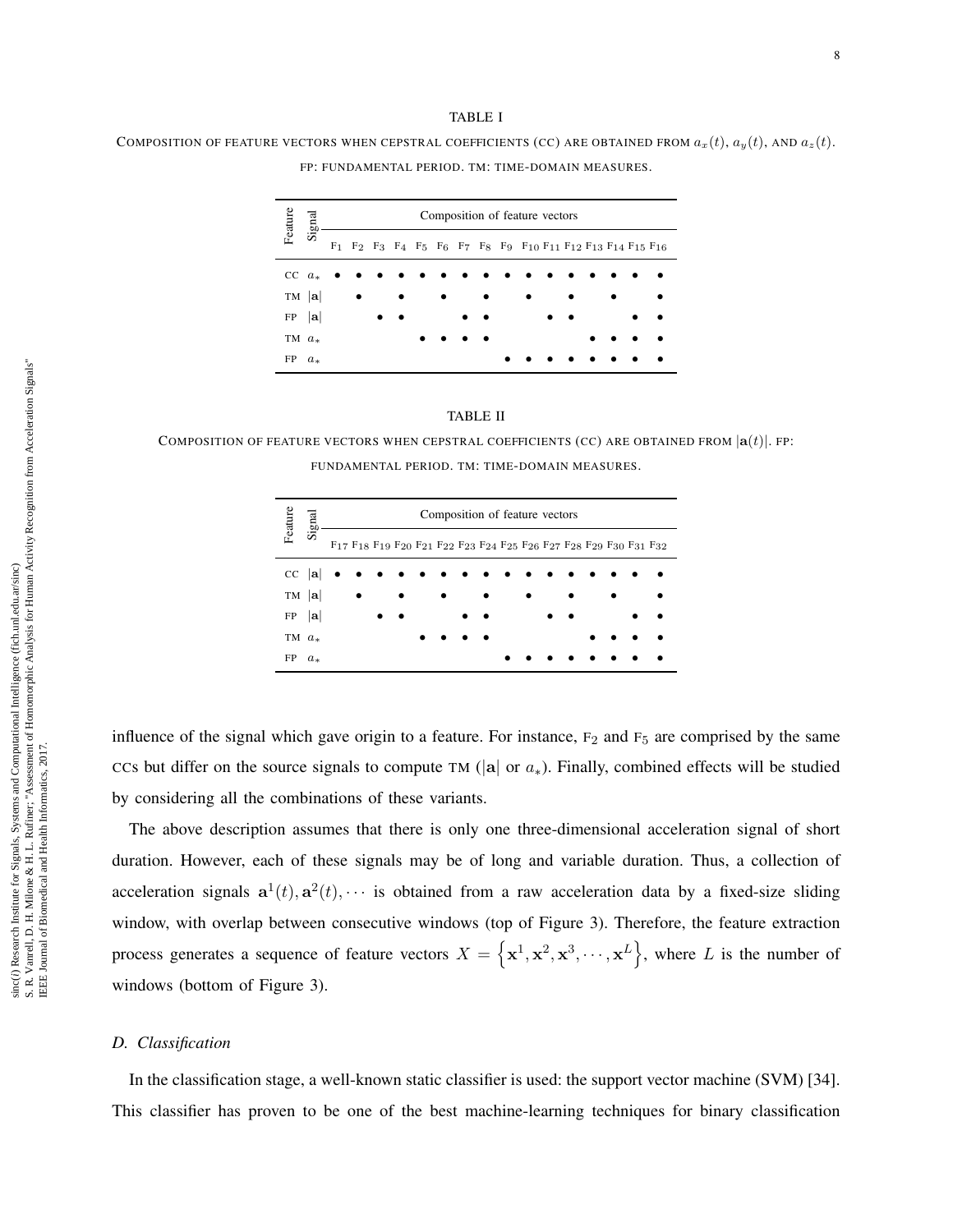

Fig. 3. Sequence of feature vectors generated from a raw acceleration signal. In this example, feature vectors are composed by time-domain measures (TM) and ten cepstral coefficients (CC) extracted from the acceleration magnitude.

problems [35]. First, input features are non-linearly mapped to a very high-dimension feature space. The mapping is done using a kernel function. Then, a linear decision surface is built in this new feature space. That surface is a hyperplane and it is located so that the maximum margin of separation is achieved between the two classes (see Hastie *et al.* [36] for a detailed explanation). In this study, a radial basis function  $K(\mathbf{x}, \mathbf{y}) = e^{-\gamma |\mathbf{x} - \mathbf{y}|^2}$  was chosen as a kernel, where x and y are feature vectors. Other kernel choices were discarded in preliminary experiments. Also, a soft margin penalty for misclassifications was considered. Penalty coefficient C and parameter  $\gamma$  were optimized with a logarithmic grid search on the training dataset. In the proposed system, the number of classes is equal to the number of activities to recognize. For this multiclass classification task, the one-against-one approach was followed [37], [38].

An SVM requires a number of operations during training that is different from classification time. During training, complexity of an SVM depends greatly on the number of vectors in the dataset, rather than the dimension of those vectors. In addition, SVM can perform very well with relatively large feature vectors. During classification, the number of required operations is linear with the number of support vectors and the dimension of feature vectors.

Feature selection may be included prior to classification and there is a vast diversity of techniques proposed in the literature for this task. For instance, there are techniques that can be applied to any kind of classifiers [39] and others that are embedded and specifically designed for SVM [40]. However, there is no clear definition on which technique is suitable in advance. In general, it depends on chosen classifier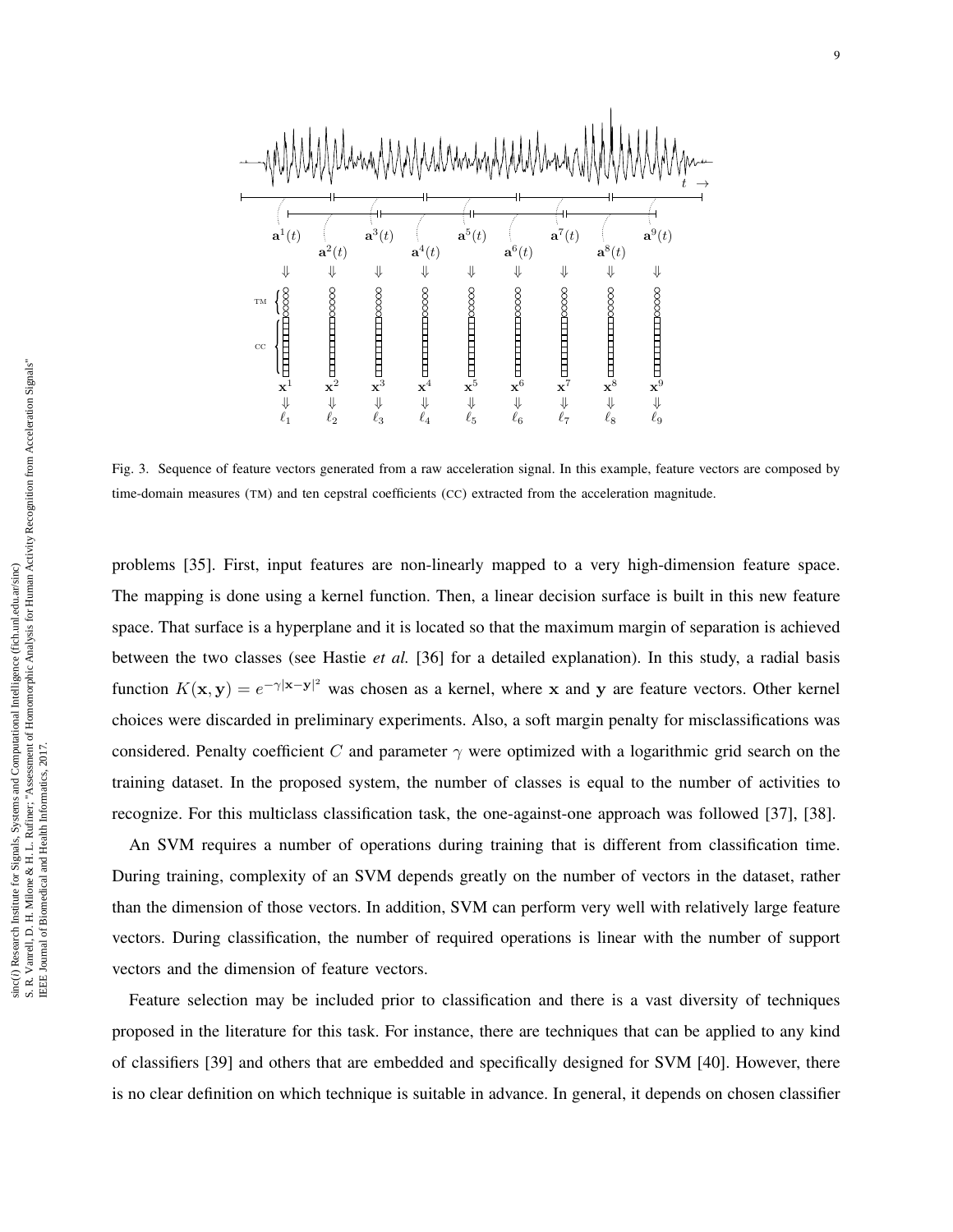and dataset characteristics, such as number of examples and inter-relationship among features. A thorough evaluation of selection methods with cepstral representation falls outside the scope and extension of the present study.

As was previously described, a raw acceleration data corresponding to a single activity is translated into a sequence of feature vectors  $X = \{x^1, x^2, \dots, x^L\}$ . SVM classifies each vector  $x^i$  independently from one another and assigns an activity label  $\ell_i$  to each one. Then, the label count is computed by activity, and the label that corresponds to the maximum count is assigned to the input acceleration data.

# III. EXPERIMENTAL SETUP

The recognition experiments were carried out on the publicly available SCUT-NAA dataset [22], which contains 1278 records from 44 subjects collected in naturalistic settings. During the recording sessions, subjects were asked to perform ten activities, one time each, thereby being a dataset with balanced classes. Each recorded signal represented a single activity (i.e., the provided signals were already segmented by activity), with sample frequency fixed at 100 Hz. Subjects wore a triaxial accelerometer on their waist belts, trouser pockets, and shirt pockets, alternately. Previous studies have demonstrated that the waist is the best location for a single sensor because it can better represent the major human motion [2]. Thus, only records captured on waist belt position will be used in the following experiments. Features extracted considering this position will contain information of the whole body dynamics.

Features were extracted from raw acceleration signals using a window size of 5.12 s. The overlapping between consecutive windows was 50%. Signals were sampled at 100 Hz, hence, windows size was of 512 samples, with 256 samples overlapping between consecutive windows. Each segment was smoothed with a Hamming window. Several cepstral lengths were tested: 0.1, 0.2, 0.3, 0.4, 0.5, 0.6, 0.7, 0.8, and 0.9 s (in quefrency), which correspond to  $n_{cc} = \{10, 20, 30, \dots, 90\}$  coefficients, respectively. Regardless of final cepstrum length, time-domain signals were transformed with a 512-points FFT. A previous study [31] performed cepstral analysis with narrow windows  $\ll 1$  s) that cannot capture a single period of an activity. Also, the resolution of cepstral representation was not explored. Authors in [30] tested different length of their speech-adapted representation but the performance of isolated acceleration features was not studied.

In this study, leave-one-subject-out cross-validation was used to conduct the experiments, which allows a fair comparison with previous results on the same dataset. In the first fold of this scheme, signals from subject 1 were taken for testing, while the remaining signals (from the other subjects) were used for selecting the best parameters of the classifier and for training the models. The following folds switch the test signals to another subject until all subjects are considered in the test. As in previous studies [19],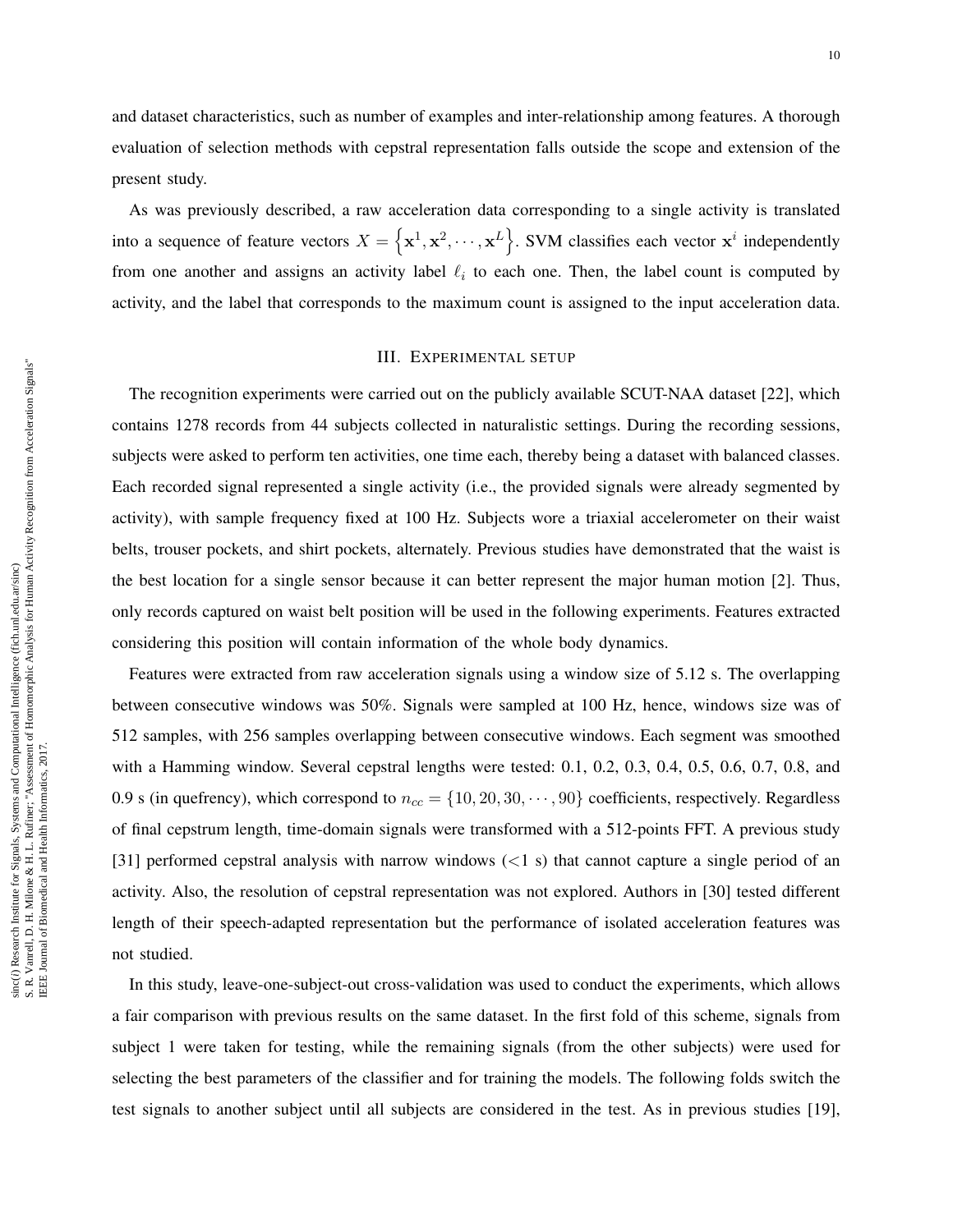[22], activity recognition rate will be used as a performance measure, which is simply defined as the number of correctly classified signals over the total number of classified signals. Also, the standard recall  $(t_p/[t_p + f_n])$  and precision  $(t_p/[t_p + f_p])$  are reported on confusion matrices, where  $t_p$  are true positives,  $f_p$  false positives, and  $f_n$  false negatives counts for class c. In addition to standard measures, the relative error reduction will be used to compare the performance of different systems. This measure is useful when the recognition rates are close to 100%. For two recognizers with absolute errors  $\epsilon_A$  and  $\epsilon_B$ , where A is the reference system, the relative error reduction is  $\delta = (\epsilon_B - \epsilon_A)/\epsilon_A$ .

# IV. RESULTS AND DISCUSSION

The following subsections present a detailed analysis of the results obtained. First, feature vector compositions are compared based on their discriminative power. Second, these compositions are distinguished from other approaches based on cepstral analysis. Third, the proposed system is compared with stateof-the-art systems. Fourth, a related recognition task that joins similar activities is formulated. For this modified task, the proposed system and some adaptations are evaluated and discussed.

# *A. Comparative analysis of feature vector compositions*

Feature vectors can comprise features extracted from  $|\mathbf{a}(t)|$ ,  $a_x(t)$ ,  $a_y(t)$ , and  $a_z(t)$ . A comparative study was conducted to select the most suitable composition. This included the influence of the number of CCs, and the contributions of temporal and pace information. Both points will be addressed in the following paragraphs.

The influence of the number of CCs on the recognition rate per activity is shown in the violin plots of Figure 4 for  $F_1$  and  $F_{17}$ . The composition  $F_1$  corresponds to the CCs obtained from the acceleration components and F<sup>17</sup> corresponds to the CCs obtained from the acceleration magnitude (Tables I and II). As more coefficients are selected (from 10 to 90), the mean of recognition rates improves and the distributions get narrower. Particularly, improvements are obtained with up to 50 coefficients. A possible explanation is that this resolution of the cepstral representation can capture most of the discriminative information in the impulse response. Also, discriminative cues can be associated with the first periodicity peak that typically appears between the 35th and the 50th cepstral coefficient (i.e., 0.35 and 0.50 s at 100 Hz sampling frequency). Using more coefficients showed no significant improvements. Hence, up to 70 CCs will be considered in the following experiments.

The possible compositions were expanded when other features are appended to CCs. The results for all of the proposed compositions when CCs are extracted from  $a_x(t)$ ,  $a_y(t)$ , and  $a_z(t)$  are compiled in Table III. The number of CCs is specified in the header of the table. The results in each row correspond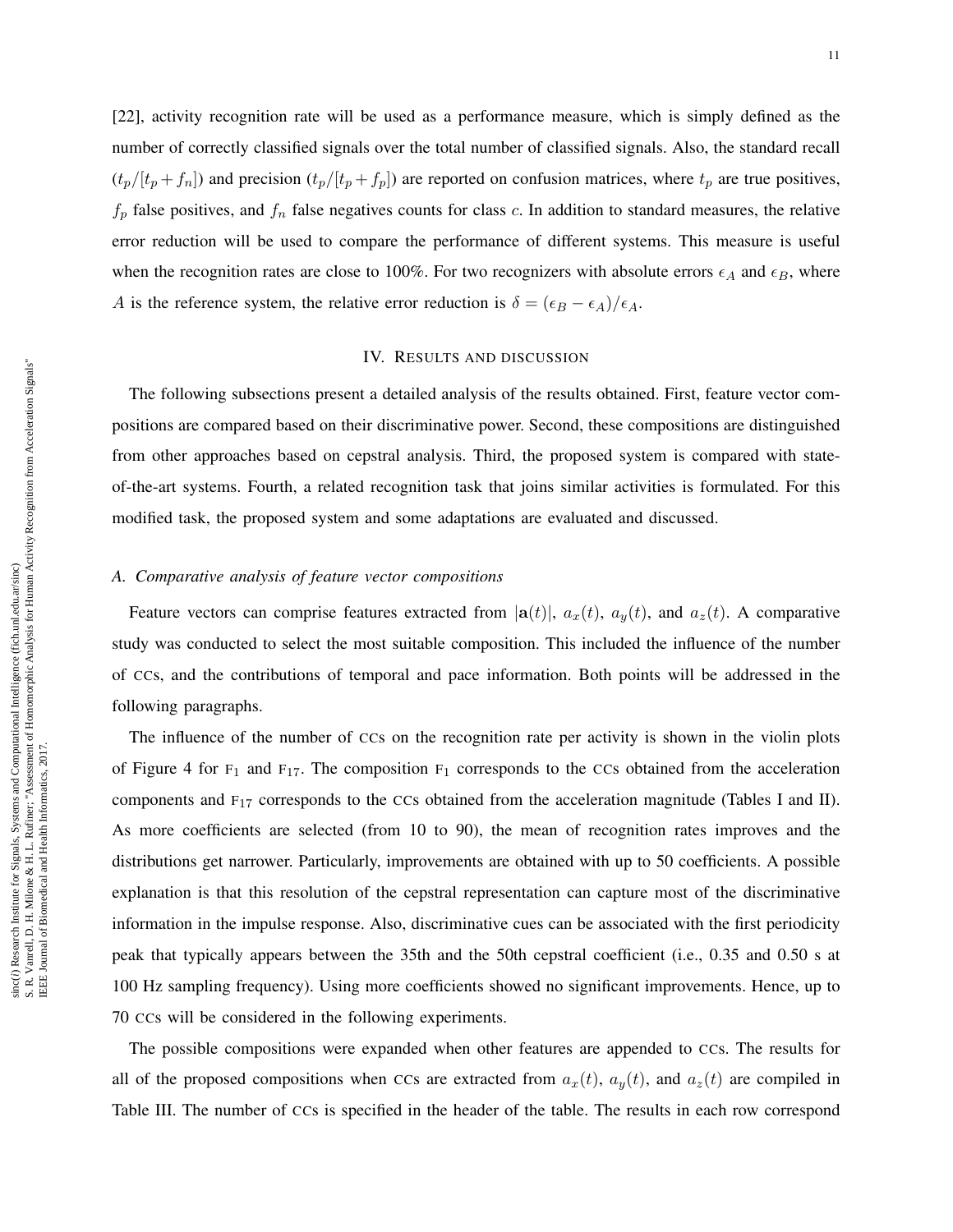

Fig. 4. Violin plots of the recognition rate per activity versus the number of CCs. Feature vector composition: (blue) CCs of the acceleration components  $(F_1)$ , (orange) CCs of the acceleration magnitude  $(F_{17})$ .

to an exclusive composition that only differs in the number of CCs. The improvements in recognition rates are clearly higher when TM or FP are appended to a small number of CCs, because they compensate the lack of discriminative power of low-resolution cepstral representations. However, when more CCs are used, the cepstral representation by itself achieves high recognition rates and the contribution of other features is reduced. For example, if 10 CCs are used  $(F_1)$ , the recognition rate is 74.82%, and the rate improves to 83.85% when TM and FP (F<sub>4</sub>) are added. However, if 70 CCs are selected (F<sub>1</sub>), the recognition rate is 90.02%, and no improvement is observed when TM and FP  $(F_4)$  are added. In the absence of TM, FP helps to distinguish between activities, achieving a high rate of 90.97% for 70 CCs (F<sub>19</sub>).

Table IV presents the results for CCs extracted from  $|a(t)|$  (F<sub>17</sub>-F<sub>32</sub>). Clear improvements are achieved by appending TM or FP obtained from  $|\mathbf{a}(t)|$  to CCs (compare the results for F<sub>18</sub>-F<sub>20</sub> with F<sub>17</sub>). Timedomain measures help to avoid confusion between activities that are clearly different in their waveform. For example, jumping involves a high acceleration that must oppose to gravity. Thus, the recorded signal  $|a(t)|$  will exhibit a great amplitude and energy that can be easily distinguished from the other activities. However, adding TM slightly improves the discriminability of similar activities. For example, activities such as walking and walking quickly are expected to be very similar in their temporal and cepstral representations. Fundamental period can be of help in this situation, when repetitive actions are performed at different paces. As a result, it is observed that, regardless of the number of CCs, the recognition rates are higher when TM and FP  $(F_{20})$  are combined than when they are used individually.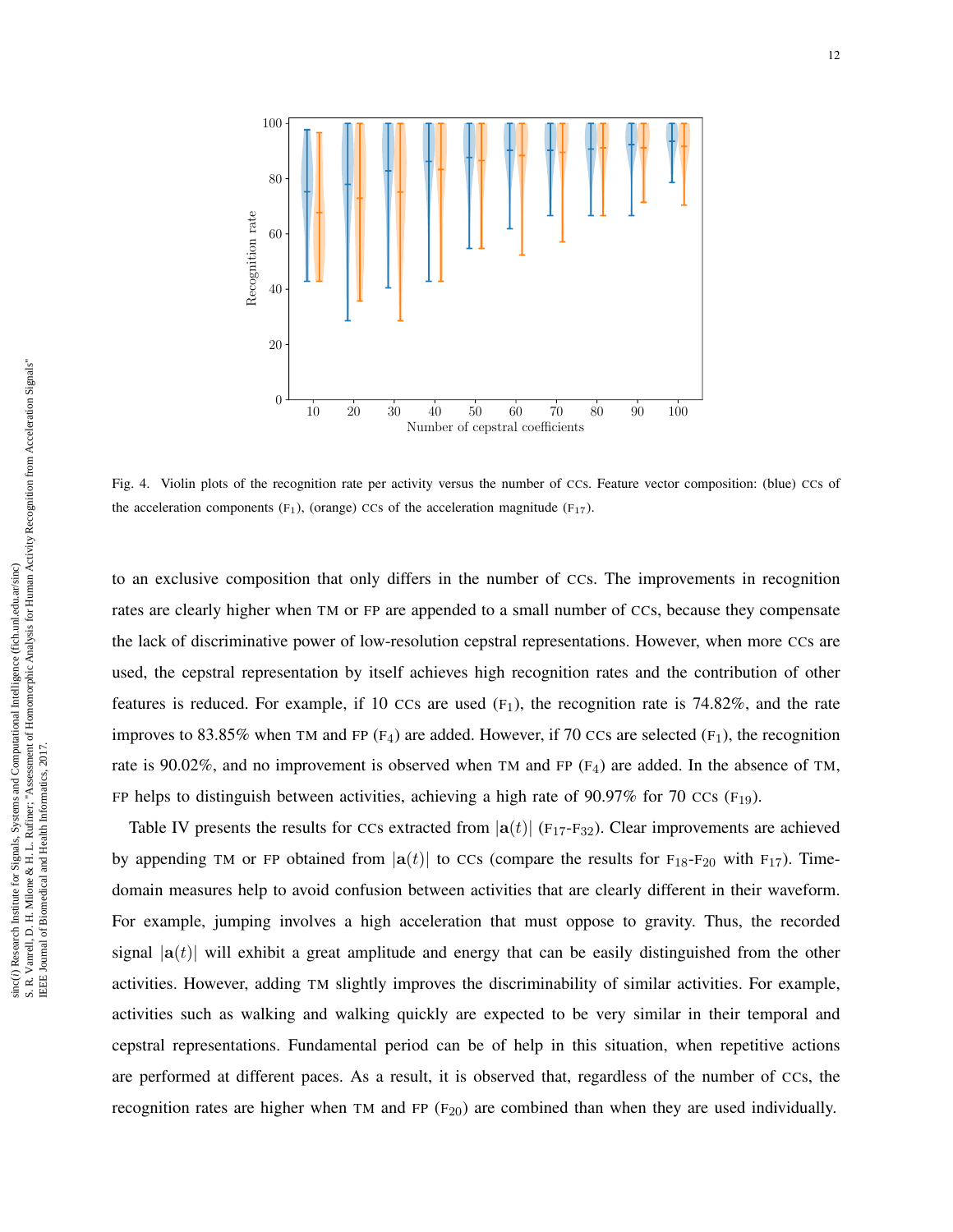TABLE III

ACTIVITY RECOGNITION PERFORMANCE WHEN CCS ARE OBTAINED FROM  $a_x(t)$ ,  $a_y(t)$ , AND  $a_z(t)$ .

| Features (size)                  |       |       | $n_{cc}$ : Number of cepstral coefficients |       |       |       |       |
|----------------------------------|-------|-------|--------------------------------------------|-------|-------|-------|-------|
|                                  | 10    | 20    | 30                                         | 40    | 50    | 60    | 70    |
| $(0+3n_{cc})$<br>F <sub>1</sub>  | 74.82 | 77.43 | 82.42                                      | 85.99 | 87.41 | 90.02 | 90.02 |
| $(5+3n_{cc})$<br>F <sub>2</sub>  | 78.86 | 80.76 | 87.17                                      | 86.94 | 87.65 | 89.07 | 89.31 |
| $(1+3n_{cc})$<br>F <sub>3</sub>  | 79.57 | 82.66 | 85.51                                      | 88.12 | 88.60 | 90.74 | 90.97 |
| $(6+3n_{cc})$<br>F <sub>4</sub>  | 83.85 | 84.09 | 88.36                                      | 87.89 | 88.84 | 90.02 | 90.02 |
| $(15+3n_{cc})$<br>F <sub>5</sub> | 80.05 | 84.32 | 85.75                                      | 87.41 | 87.89 | 89.31 | 89.31 |
| $(20+3n_{cc})$<br>F <sub>6</sub> | 80.05 | 83.61 | 85.75                                      | 87.41 | 87.89 | 87.41 | 88.60 |
| $(16+3n_{cc})$<br>F <sub>7</sub> | 83.37 | 86.94 | 88.12                                      | 89.31 | 88.60 | 89.07 | 89.79 |
| $(21+3n_{cc})$<br>F <sub>8</sub> | 83.85 | 86.94 | 88.36                                      | 88.60 | 88.60 | 88.12 | 90.12 |
| $(3+3n_{cc})$<br>Fq              | 79.81 | 84.56 | 84.32                                      | 86.22 | 88.84 | 89.79 | 90.26 |
| $F_{10}$ (8+3 $n_{cc}$ )         | 81.47 | 84.80 | 86.46                                      | 87.41 | 87.65 | 89.07 | 89.07 |
| $F_{11}$ (4+3 $n_{cc}$ )         | 80.29 | 84.32 | 86.46                                      | 87.41 | 89.79 | 90.26 | 90.26 |
| $F_{12}$ (9+3 $n_{cc}$ )         | 81.00 | 85.75 | 87.89                                      | 88.84 | 88.12 | 89.31 | 89.55 |
| $F_{13}$ (18+3 $n_{cc}$ )        | 83.61 | 85.99 | 86.70                                      | 86.70 | 88.84 | 88.60 | 88.84 |
| $F_{14}$ (23+3 $n_{cc}$ )        | 83.14 | 85.99 | 87.17                                      | 87.65 | 88.36 | 88.60 | 88.84 |
| $F_{15}$ (19+3 $n_{cc}$ )        | 84.32 | 86.94 | 88.36                                      | 87.41 | 88.84 | 88.84 | 89.79 |
| $F_{16}$ (24+3 $n_{cc}$ )        | 82.90 | 87.41 | 88.36                                      | 88.12 | 88.60 | 89.07 | 89.79 |

As presented in Table III, the improvements in recognition rates are greater if TM and FP are appended to low-resolution cepstral representations rather than high-resolution representations. It is evident that discriminative information of both features is overlapped, since the improvement is lower when they are combined ( $F_{20}$ ) than when they are used individually ( $F_{18}$  or  $F_{19}$ ). In addition, a recognition rate of 90.02% is an interesting result for a composition  $(F_{20})$  that uses features exclusively obtained from  $|a(t)|$ , because this signal is independent of the orientation of the recording device. Moreover, this result is comparable to the ones presented in Table III, although it was obtained with a smaller feature vector (corresponding sizes are specified in Supplementary Material).

Additional information can be included in feature vectors by appending TM and FP from acceleration components  $(F_{21}-F_{32})$ . For example, activities such as walking and walking upstairs involve only one direction, thereby affecting only one particular component of the acceleration. Walking primarily modifies the acceleration in the axis related to forward movement, while walking upstairs affects axes related to vertical and forward movements. Thus, temporal information of acceleration components could reveal unseen differences between activities. This may explain why higher recognition rates are achieved with  $F_{22}$ ,  $F_{24}$ , and  $F_{28}$  compared to  $F_{20}$ . Although compositions that use TM and FP obtained from components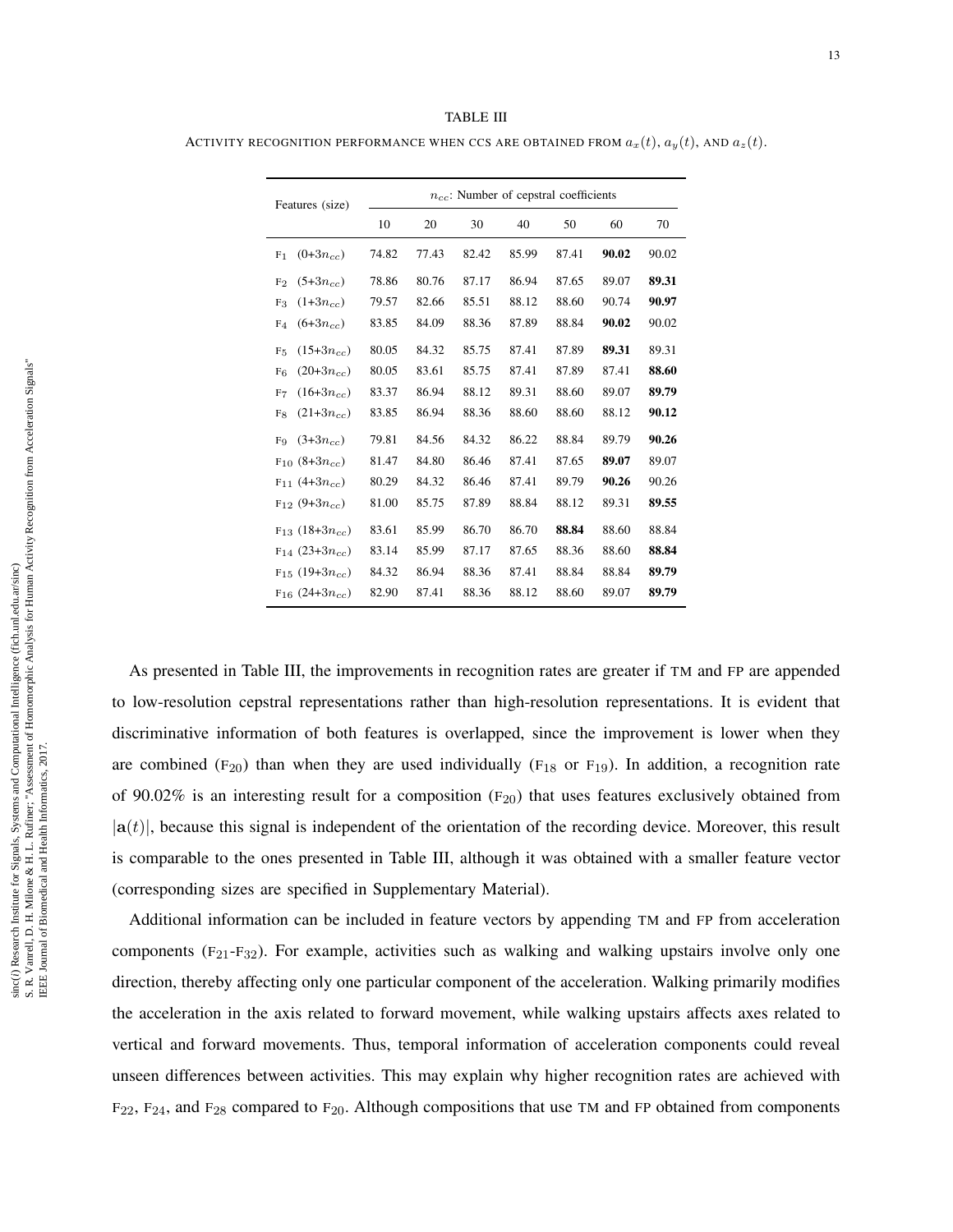| TABLE IV                                                               |  |
|------------------------------------------------------------------------|--|
| ACTIVITY RECOGNITION PERFORMANCE WHEN CCS ARE OBTAINED FROM $ a(t) $ . |  |

| Features (size)          |       |       | $n_{cc}$ : Number of cepstral coefficients |       |       |       |       |
|--------------------------|-------|-------|--------------------------------------------|-------|-------|-------|-------|
|                          | 10    | 20    | 30                                         | 40    | 50    | 60    | 70    |
| $F_{17}$ (0+ $n_{cc}$ )  | 66.98 | 72.21 | 74.58                                      | 82.90 | 86.22 | 88.12 | 89.31 |
| $F_{18}$ (5+ $n_{cc}$ )  | 75.53 | 83.37 | 85.99                                      | 85.51 | 88.12 | 87.89 | 88.36 |
| $F_{19}$ $(1+n_{cc})$    | 76.72 | 80.52 | 83.85                                      | 84.32 | 87.65 | 88.60 | 88.84 |
| $F_{20}$ (6+ $n_{cc}$ )  | 82.66 | 85.04 | 87.17                                      | 87.65 | 88.84 | 89.07 | 90.02 |
| $F_{21}$ (15+ $n_{cc}$ ) | 80.76 | 84.56 | 84.56                                      | 85.51 | 86.70 | 88.84 | 89.31 |
| $F_{22}$ (20+ $n_{cc}$ ) | 82.66 | 85.75 | 84.80                                      | 87.65 | 88.84 | 89.31 | 90.97 |
| $F_{23}$ (16+ $n_{cc}$ ) | 83.61 | 88.84 | 86.70                                      | 87.65 | 88.12 | 90.02 | 88.84 |
| $F_{24}$ (21+ $n_{cc}$ ) | 84.09 | 87.41 | 87.41                                      | 88.36 | 90.02 | 90.50 | 91.21 |
| $F_{25}$ (3+ $n_{cc}$ )  | 76.01 | 82.19 | 83.61                                      | 85.04 | 88.36 | 89.79 | 88.84 |
| $F_{26}$ $(8+n_{cc})$    | 80.05 | 85.51 | 86.94                                      | 87.65 | 89.07 | 89.07 | 89.07 |
| $F_{27}$ (4+ $n_{cc}$ )  | 75.77 | 82.66 | 84.56                                      | 85.99 | 88.84 | 89.31 | 89.31 |
| $F_{28}$ (9+ $n_{cc}$ )  | 81.95 | 86.46 | 88.84                                      | 88.60 | 90.50 | 90.50 | 90.02 |
| $F_{29}$ (18+ $n_{cc}$ ) | 85.27 | 86.70 | 88.36                                      | 85.99 | 87.17 | 89.31 | 88.84 |
| $F_{30}$ (23+ $n_{cc}$ ) | 84.56 | 87.89 | 88.36                                      | 89.07 | 89.79 | 88.84 | 88.12 |
| $F_{31}$ (19+ $n_{cc}$ ) | 85.27 | 87.89 | 87.65                                      | 87.89 | 87.17 | 89.07 | 88.36 |
| $F_{32}$ (24+ $n_{cc}$ ) | 83.61 | 87.65 | 88.36                                      | 88.60 | 90.50 | 89.31 | 89.31 |

(F29-F<sup>32</sup> in Table IV) achieve good recognition rates, they are not as good as the ones mentioned above. Specifically, said compositions show their best results for 50 and 60 CCs. This may be explained by the combined contributions of TM and FP from components, which compensate the loss from the use of a slightly coarse cepstral representation.

The best recognition rate (91.21%) was achieved with the feature vector  $F_{24}$ . Other well-known classifiers such as Naive Bayes, Random Forest, and Multilayer Perceptron were tested but none of them showed better results than SVM. Table V compare activity recall and overall recognition rate for  $F_{24}$  composition and these classifiers. This composition combines the best of all the proposed features. It has the best cepstral representation (70 CCs), a complete compendium of temporal information (TM from the acceleration magnitude and components), and the pace at which the activity was performed (FP from  $|a(t)|$ ). The second best result (90.97%) corresponds to a similar composition (F<sub>22</sub>), which only lacks the latter feature. Finally, it is remarkable the good result  $(90.02\%)$  obtained with F<sub>20</sub> composition, which comprises features extracted from a single signal  $(|a(t)|)$ . The computational cost of processing a single signal is a clear advantage.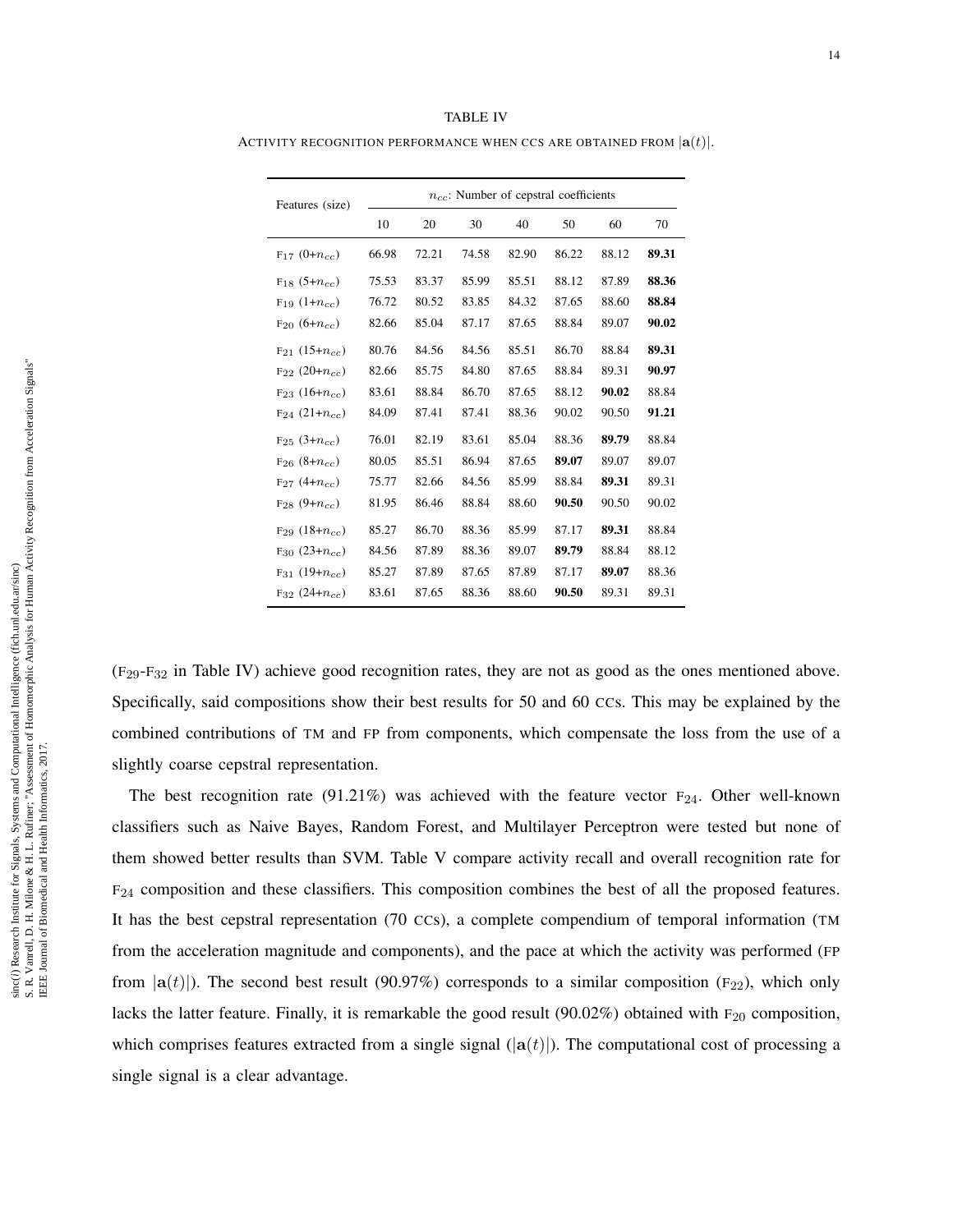| Activity              | <b>SVM</b> | NaiveBayes | Random Forest | MLP    |
|-----------------------|------------|------------|---------------|--------|
| Step walking (s)      | 97.73      | 13.64      | 90.91         | 95.45  |
| Jumping (j)           | 100.00     | 100.00     | 100.00        | 100.00 |
| Bicycling (b)         | 100.00     | 36.67      | 100.00        | 100.00 |
| Walking (w)           | 75.00      | 0.00       | 65.91         | 75.00  |
| Walking backward (wb) | 90.70      | 83.72      | 69.77         | 90.70  |
| Walking quickly (wq)  | 76.19      | 2.38       | 66.67         | 73.81  |
| Running (r)           | 100.00     | 93.18      | 100.00        | 100.00 |
| Relaxing (re)         | 97.73      | 100.00     | 97.73         | 97.73  |
| Downstairs (d)        | 86.36      | 72.73      | 81.82         | 81.82  |
| Upstairs (u)          | 90.70      | 81.40      | 81.40         | 79.07  |
| Overall               | 91.21      | 59.14      | 85.04         | 89.07  |

TABLE V PERFORMANCE COMPARISON OF DIFFERENT CLASSIFIERS FOR FEATURE VECTOR F<sub>24</sub> WITH 70 CCS.

#### *B. Discussion about other approaches based on cepstral analysis*

In the present study, the cepstral coefficients were exclusively extracted from acceleration signals and an exhaustive analysis on the number of required coefficients was performed. In addition, the inclusion of time-domain and moving pace information was also evaluated. As already mentioned, two earlier studies used cepstral analysis for feature extraction. However, those approaches presented some important differences with our study such as they used extra input signals in addition to the acceleration, their data was captured in a laboratory environment, and actual feature vectors are different from ours.

In [30], body and gravitational acceleration, and gyroscope signals were the inputs to the recognizer and they were fused at feature level. This study considered only 3 dynamic activities. Also, it assumed that body and gravitational accelerations can be separated by low-pass filtering from recorded acceleration components. However, components were recorded in directions relative to the orientation of the device, thus being altered by gravity when the device rotates. In addition, proposed features compute frequency band energies using an stretched mel scale. This scale was designed for speech analysis based on the perceptual scale in the human ear, which makes no sense for HAR. In contrast, in the present study cepstral coefficients were computed without any intermediate filter bank. Moreover, body dynamics was explained in terms of cepstral features and a dataset with a vast diversity of dynamic activities was considered.

In a related study [32], the same features proposed in [30] were evaluated for a completely different task: user identification. The authors have found that adapted perceptual linear prediction (PLP) coefficients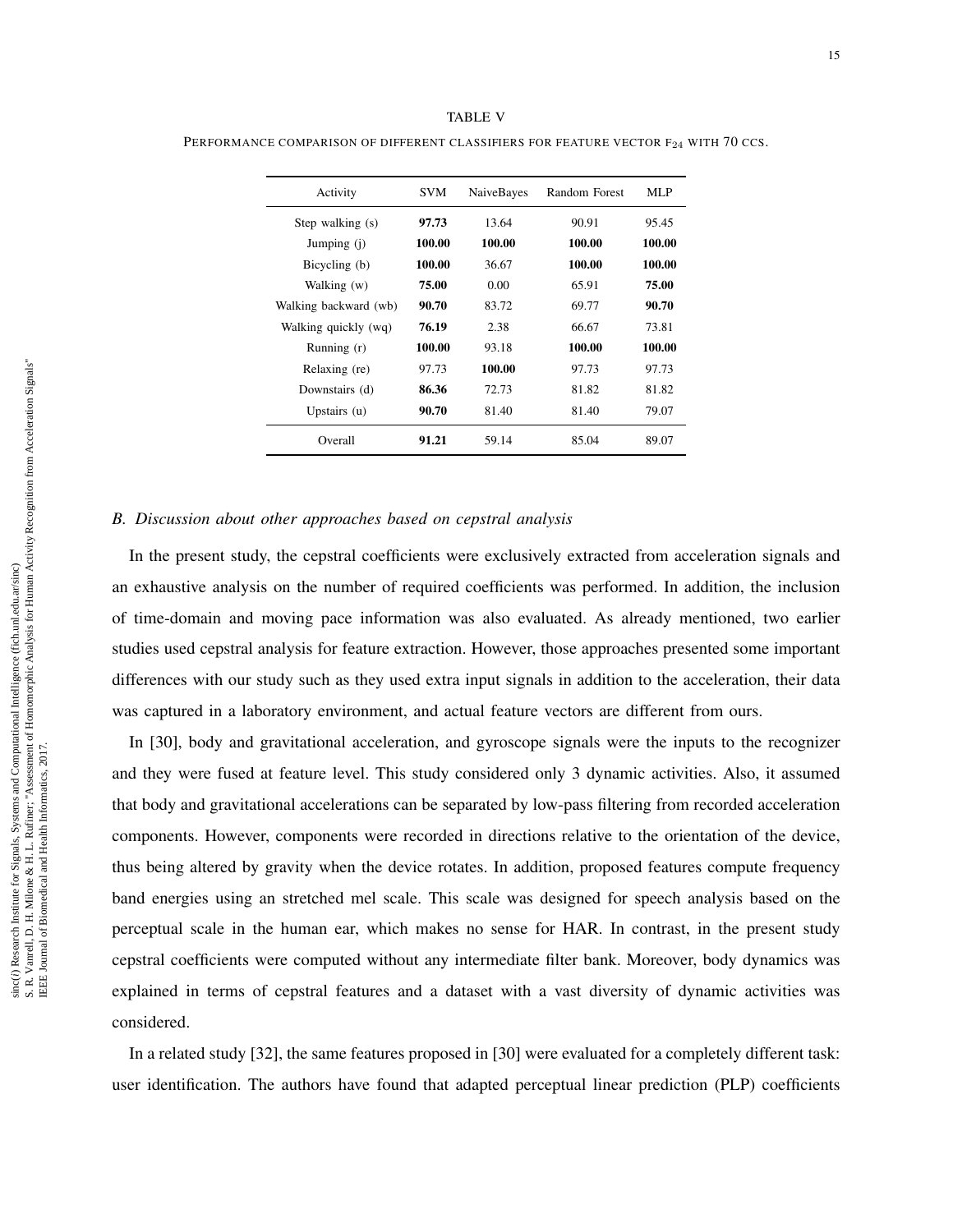yielded the lowest error rate for user recognition. Computation of PLP coefficients consider frequency bands defined by a filter bank with a Bark distribution [33], similar to the mel scale discussed before. Since mel and Bark scales were designed for audio signals, it would be interesting to explore the design of a filter bank for acceleration signals. Future works could evaluate evolutionary approaches [41] to obtain an optimized filter bank for activity recognition.

In [31], acceleration and electrocardiogram signals were separately analyzed and fused at decision level. Feature vectors were obtained applying heteroscedastic linear discriminant analysis on normalized cepstral features and their first derivative. Thus, actual features were derived from cepstral analysis but they are not cepstral coefficients. Proposed systems were trained in a subject-dependent fashion, considering 5 subjects in the experiments. By contrast, the present study evaluated subject-independent recognizers, considering 44 subjects in the experiments. Finally, the feature extraction proposed in [31] was applied on too narrow windows (such as 0.48 s) that cannot reveal the quasi-periodic characteristics of human activities in cepstral domain. Our system used a longer window (approx. 5 s) that can exhibit several periods of an activity, which makes sense to capture that periodicity.

# *C. Comparison with previous results on the same dataset*

The comparative analysis was performed using the feature vector  $F_{24}$  with 70 CCs, a composition that was selected as the best proposal. This vector comprises 91 features, 76 of which are computed from the acceleration magnitude and the remaining 15 from the acceleration components. The features from acceleration components boost the magnitude features by considering extra information related to axis signals. The comparison will be made with the best system proposed by Xue *et al.* [22], which obtains the best recognition rate reported on the SCUT-NAA dataset. The system uses an SVM as the classifier and a feature vector based on the spectrum of acceleration components. The feature vector has a total of 189 attributes, comprising 63 FFT coefficients obtained from each signal,  $a_x(t)$ ,  $a_y(t)$ , and  $a_z(t)$ . SVM with a radial basis function was used for a fair comparison with previous studies. As in the present proposal, features are extracted from raw acceleration data using a fixed-size sliding window with overlap between consecutive windows.

In Table VI, the proposed system and the reported system are compared by recognition error rate. A comparison with other features is not shown for the sake of space. Features like discrete cosine transform, time-domain features, and autoregressive coefficients were included in [22], with the same experimental setup. The recognition error per activity was highly reduced by the system based on CCs, between 25% and 100%, except for walking and walking quickly. Notably, three activities (jumping, bicycling, and running) were perfectly recognized. The overall recognition error was reduced by 33%. The statistical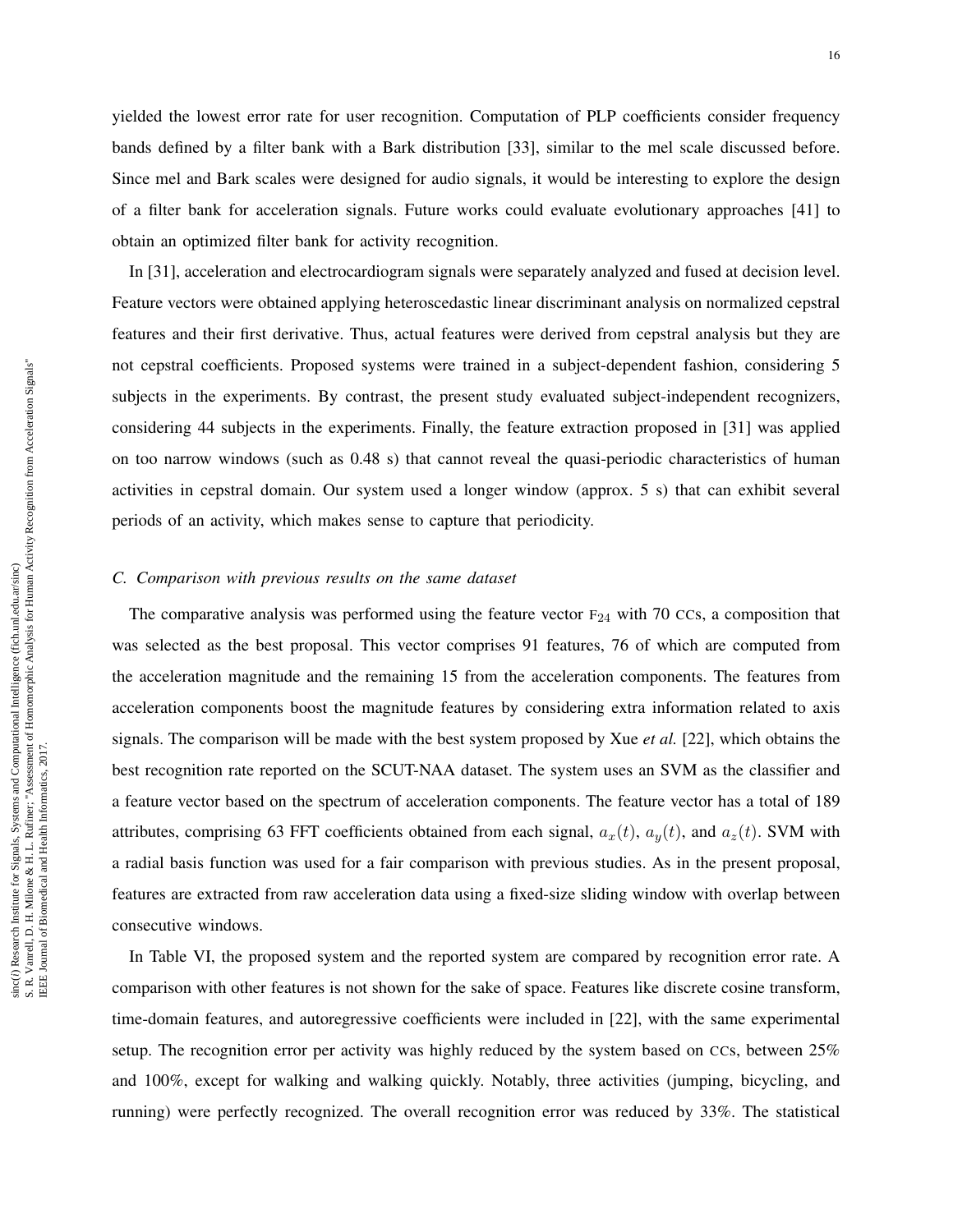| Activity              | Xue <i>et al.</i> [22] | $F_{24}$ with 70 CCs | Relative error<br>reduction $(\%)$ |
|-----------------------|------------------------|----------------------|------------------------------------|
| Step walking (s)      | 13.64                  | 2.27                 | 83.36                              |
| Jumping (j)           | 2.33                   | 0.00                 | 100.00                             |
| Bicycling (b)         | 16.67                  | 0.00                 | 100.00                             |
| Walking (w)           | 22.73                  | 25.00                |                                    |
| Walking backward (wb) | 18.18                  | 9.30                 | 48.84                              |
| Walking quickly (wq)  | 18.18                  | 23.81                |                                    |
| Running (r)           | 2.27                   | 0.00                 | 100.00                             |
| Relaxing (re)         | 4.55                   | 2.27                 | 50.1                               |
| Downstairs (d)        | 18.18                  | 13.64                | 24.97                              |
| Upstairs $(u)$        | 15.91                  | 9.30                 | 41.55                              |
| Overall               | 13.18                  | 8.79                 | 33.31                              |

TABLE VI GLOBAL PERFORMANCE COMPARED BY RECOGNITION ERROR.

significance of this reduction was verified with a binomial test performed for the overall recognition rate [42]. Specifically, the binomial test rejected the null hypothesis of both overall rates being equal with a *p*-value of 0.016.

The confusion matrix (Table VII) shows that walking and walking quickly were misclassified because the system usually confused between them (low precision and recall). Nevertheless, this confusion is not serious since both activities are expected to be very similar, only differing in their pace. Indeed, an activity that may be considered as walking quickly for one subject may be just normal walking for others. This may explain why the system does not distinguish between them correctly. The remaining activities were classified without important mistakes, as shown by the almost diagonal confusion matrix.

The comparative analysis indicates that the proposed recognition system based on CCs outperformed other reported systems. The proposed feature vector combines a variety of information (cepstral, temporal, and pace), therefore it is more robust than a single type of spectral information. Cepstral features give a compact representation of the impulse response (body dynamics) but use a smaller number of coefficients than spectral representations. For instance, 70 CCs are used, in comparison to the 189 FFT coefficients used in [22]. Also, higher recognition rates were obtained by extracting cepstral features from a single signal  $(|a(t)|)$ , rather than computing frequency-domain features for each of the acceleration components. Adding temporal and pace information prevents confusions based on cepstral information, because they show other aspects of the signals that are not necessarily present in the cepstral or spectral domain. Finally, temporal features from acceleration components add the final piece of information for a minimum extra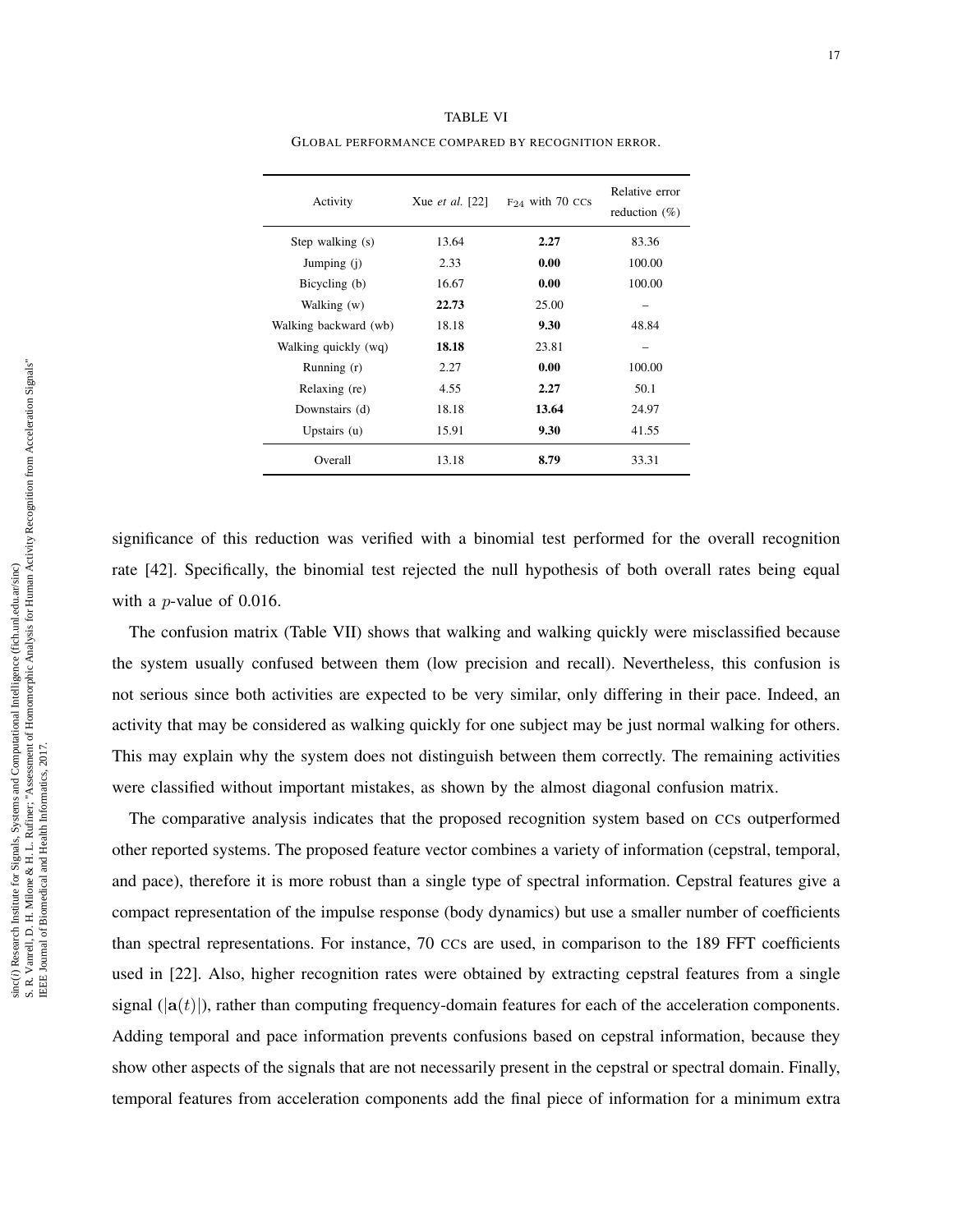| <b>TABLE VII</b> |         |
|------------------|---------|
|                  | $ \sim$ |

| Activity         | ${\bf S}$ | j  | b  | W              |    | wb wq r      |    | re | d            | u                                              | Recall |
|------------------|-----------|----|----|----------------|----|--------------|----|----|--------------|------------------------------------------------|--------|
| Step walking (s) | 43        |    | 1  |                |    |              |    |    |              |                                                | 97.7   |
| Jumping (j)      |           | 43 |    |                |    |              |    |    |              |                                                | 100    |
| Bicycling (b)    |           |    | 30 |                |    |              |    |    |              |                                                | 100    |
| Walking (w)      |           |    |    | 33             | 2  | 5            |    |    | $\mathbf{1}$ | 3                                              | 75.0   |
| backward<br>W.   |           |    |    | $\overline{c}$ | 39 | $\mathbf{1}$ |    |    |              | 1                                              | 90.7   |
| (wb)             |           |    |    |                |    |              |    |    |              |                                                |        |
| W. quickly (wq)  |           |    |    | 6              | 1  | 32           |    |    | 2            | 1                                              | 76.2   |
| Running $(r)$    |           |    |    |                |    |              | 44 |    |              |                                                | 100    |
| Relaxing (re)    |           |    | 1  |                |    |              |    | 43 |              |                                                | 97.7   |
| Downstairs (d)   |           |    |    |                | 1  |              | 3  |    | 38           | $\mathfrak{D}$                                 | 86.4   |
| Upstairs $(u)$   |           |    |    |                | 1  |              |    |    | 3            | 39                                             | 90.7   |
| Precision        |           |    |    |                |    |              |    |    |              | 100 100 93.7 80.5 88.6 84.2 93.6 100 86.4 84.8 |        |

CONFUSION MATRIX OF FEATURE VECTOR F<sub>24</sub> WITH 70 CCS.

#### TABLE VIII

CONFUSION MATRIX OF FEATURE VECTOR F<sup>24</sup> WITH 70 CCS ON THE WALKING ACTIVITIES JOINED.

| Activity         | S  | i  | b  | $w+ wq w b r$    |    |    | re                      | d  | u  | Recall |
|------------------|----|----|----|------------------|----|----|-------------------------|----|----|--------|
| Step walking (s) | 43 |    | 1  |                  |    |    |                         |    |    | 97.73  |
| Jumping (j)      |    | 43 |    |                  |    |    |                         |    |    | 100.0  |
| Bicycling (b)    |    |    | 30 |                  |    |    |                         |    |    | 100.0  |
| W.<br>forward    |    |    |    | 80               | 1  |    |                         | 2  | 3  | 93.02  |
| $(w+ wq)$        |    |    |    |                  |    |    |                         |    |    |        |
| backward<br>W.   |    |    |    | 3                | 39 |    |                         |    | 1  | 90.70  |
| (wb)             |    |    |    |                  |    |    |                         |    |    |        |
| Running (r)      |    |    |    |                  |    | 44 |                         |    |    | 100.0  |
| Relaxing (re)    |    |    | 1  |                  |    |    | 43                      |    |    | 97.73  |
| Downstairs (d)   |    |    |    |                  | 1  | 3  |                         | 38 | 2  | 86.36  |
| Upstairs $(u)$   |    |    |    | 1                | 1  |    |                         | 3  | 38 | 88.37  |
| Precision        |    |    |    | 100 100 93.795.2 |    |    | 92.9 93.6 100 88.4 86.4 |    |    |        |

cost.

# *D. Recognition with walking activities joined*

In these experiments, the recognition task was slightly modified. On the assumption that walking and walking quickly are very similar activities, they were joined in a single walking-forward activity. The outputs of previously discussed systems can be post-processed to deal with the new problem, with no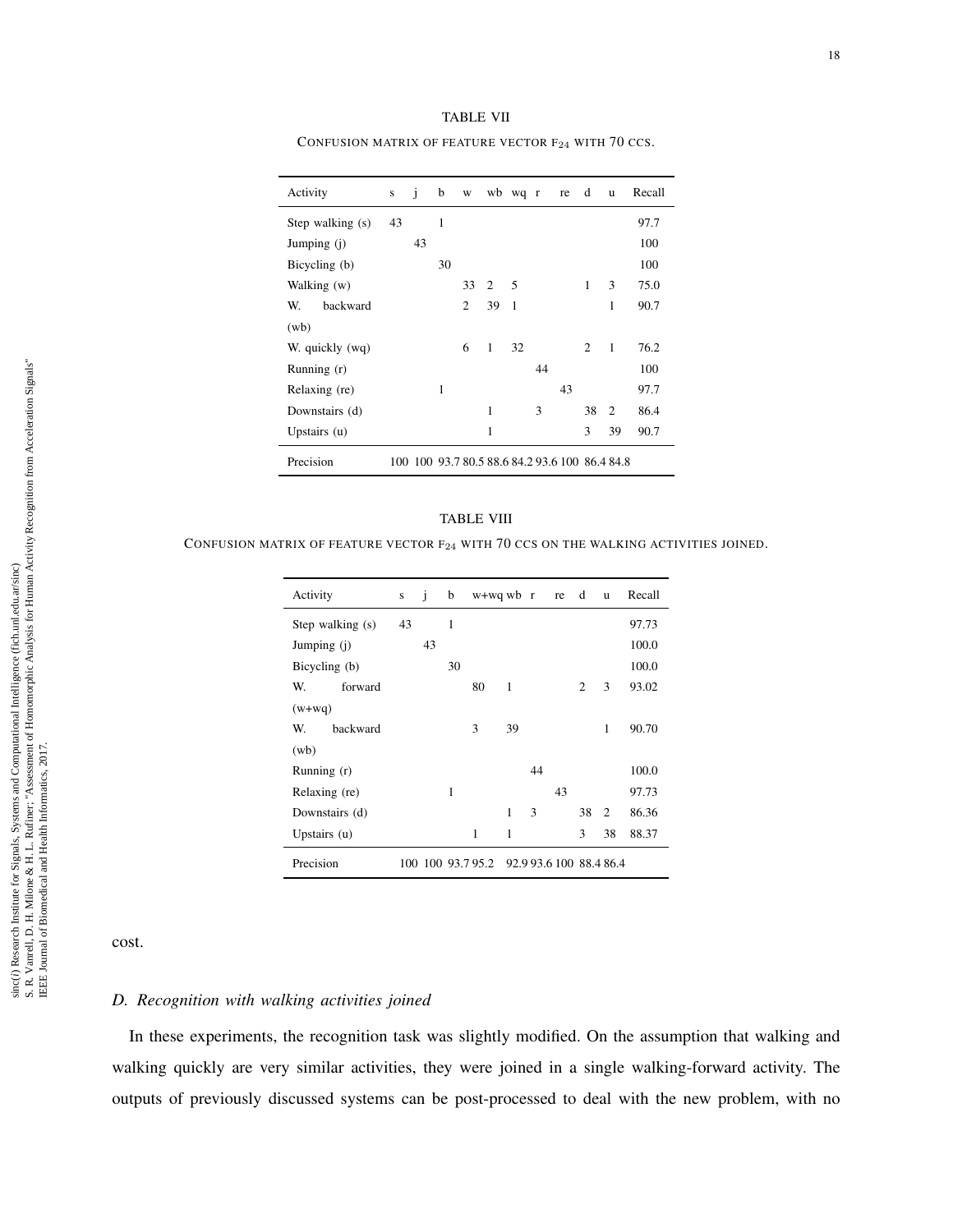need for retraining. If the system has classified a signal as walking or walking quickly, then this signal will be labeled as walking forward. Hence, only 9 activities can be recognized in the new recognition task.

An overall error rate of 10.35% was obtained using the system based on FFT (21.5% of relative error reduction compared to the 10-activity task). The recognition error of walking forward was 6.82% and the recognition errors of the remaining activities were preserved as shown in Table VI. Regarding the system based on CCs and considering the confusion matrix presented in Table VII, the overall error was reduced to 6.18% (29.7% of relative error reduction compared to the 10-activity task). In this case, the recognition error of walking forward was 11.63%. Therefore, when walking and walking quickly are joined, the overall error rate of both systems is significantly reduced.

A different approach for solving the 9-activity task involves building a new classification model, i.e., training a new SVM. Under this scheme, the SVM is trained to recognize 9 activities, including walking forward. This approach assumes that a single model can be a good representation of the walking-forward activity defined above. The results are summarized in the confusion matrix of this approach presented in Table VIII. In the 10-activity task (Table VII), signals that correspond exclusively to walking or walking quickly were misclassified 10 times. By contrast, in the 9-activity task, the same signals that correspond to walking forward were misclassified only 6 times (Table VIII). This comparison demonstrates that joining the activities is a good strategy. As a global result, the newly trained recognizer for 9 activities and the feature vector  $F_{24}$  with 70 CCs identified walking forward with a 6.98% error, and it increased precision and recall above 93%. Moreover, the new recognizer reduced the overall error from 6.18% to 5.46%, i.e., a relative error reduction of 11.7% compared to the best 10-activity task recognizer.

#### V. CONCLUSIONS

In this study, a human activity recognition system was developed based on the homomorphic analysis of acceleration signals. Body dynamics was captured by a single accelerometer and it was then translated into a compact representation known as cepstrum. The advantage of this representation is that it compresses spectral information while retaining its discriminative power. High recognition rates were achieved with this exclusive representation, which were later improved by the fusion of cepstral, temporal, and pace information at feature level. Error recognition rates were reduced from 100.00% for some activities to 24.97% for others. Therefore, the overall recognition error rate was reduced by 33.31%. The highest recognition levels were achieved with cepstral, temporal, and pace features extracted from acceleration magnitude, combined with temporal features from acceleration components. This is an advantage since acceleration magnitude is known for its independence of the orientation of the recording device (relative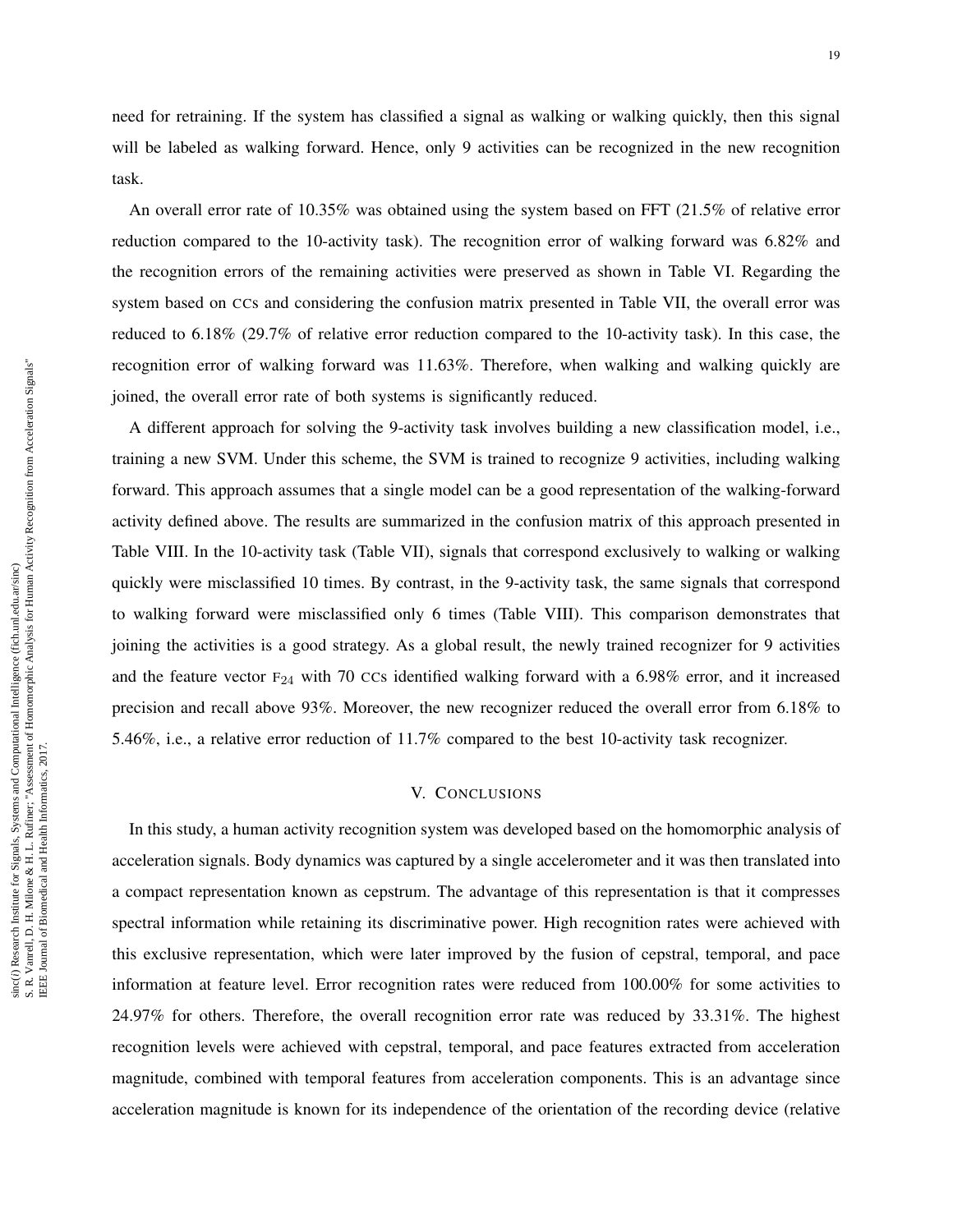to the human body), and the temporal features from acceleration components are not expensive in computational terms.

Future research includes extending the system to work with continuously recorded signals, which requires modeling the long-term dynamics of the system and the automatic segmentation of activities.

#### ACKNOWLEDGMENTS

This work has been funded by Universidad Nacional del Litoral, PACT CAID 2011-525.

#### **REFERENCES**

- [1] Y. Meng and H.-C. Kim, "A review of accelerometer-based physical activity measurement," in *Proceedings of the International Conference on IT Convergence and Security 2011*, Springer, 2012, pp. 223–237.
- [2] C.-C. Yang and Y.-L. Hsu, "A review of accelerometry-based wearable motion detectors for physical activity monitoring," *Sensors*, vol. 10, no. 8, pp. 7772–7788, 2010.
- [3] D. M. Karantonis, M. R. Narayanan, M. Mathie, N. H. Lovell, and B. G. Celler, "Implementation of a real-time human movement classifier using a triaxial accelerometer for ambulatory monitoring," *IEEE Transactions on Information Technology in Biomedicine*, vol. 10, no. 1, pp. 156–167, 2006.
- [4] A. Dalton and G. ÓLaighin, "Comparing supervised learning techniques on the task of physical activity recognition," *IEEE Journal of Biomedical and Health Informatics*, vol. 17, no. 1, pp. 46–52, 2013.
- [5] R. Poppe, "A survey on vision-based human action recognition," *Image and vision computing*, vol. 28, no. 6, 976–990, 2010.
- [6] A. Nazábal, P. García-Moreno, A. Artés-Rodríguez, and Z. Ghahramani, "Human activity recognition by combining a small number of classifiers," *IEEE Journal of Biomedical and Health Informatics*, vol. 20, no. 5, pp. 1342–1351, 2016.
- [7] J. Parkka, M. Ermes, P. Korpipaa, J. Mantyjarvi, J. Peltola, and I. Korhonen, "Activity classification using realistic data from wearable sensors," *IEEE Transactions on Information Technology in Biomedicine*, vol. 10, no. 1, pp. 119–128, 2006.
- [8] Ó. D. Lara and M. A. Labrador, "A survey on human activity recognition using wearable sensors," *IEEE Communications Surveys Tutorials*, vol. 15, no. 3, pp. 1192–1209, 2013.
- [9] J. Aggarwal and M. Ryoo, "Human activity analysis: A review," *ACM Comput. Surv.*, vol. 43, no. 3, 16:1–16:43, 2011.
- [10] M. Ermes, J. Pärkkä, J. Mäntyjärvi, and I. Korhonen, "Detection of daily activities and sports with wearable sensors in controlled and uncontrolled conditions," *IEEE Transactions on Information Technology in Biomedicine*, vol. 12, no. 1, pp. 20–26, 2008.
- [11] D. Tao, Y. Guo, M. Song, Y. Li, Z. Yu, and Y. Y. Tang, "Person re-identification by dual-regularized KISS metric learning," *IEEE Transactions on Image Processing*, vol. 25, no. 6, 2726–2738, 2016.
- [12] J. A. Ward, P. Lukowicz, G. Troster, and T. E. Starner, "Activity recognition of assembly tasks using body-worn microphones and accelerometers," *IEEE Transactions on Pattern Analysis and Machine Intelligence*, vol. 28, no. 10, 1553–1567, 2006.
- [13] K. Aminian, P. Robert, E. Buchser, B. Rutschmann, D. Hayoz, and M. Depairon, "Physical activity monitoring based on accelerometry: Validation and comparison with video observation," *Med. Biol. Eng. Comput.*, vol. 37, no. 3, pp. 304–308, 1999.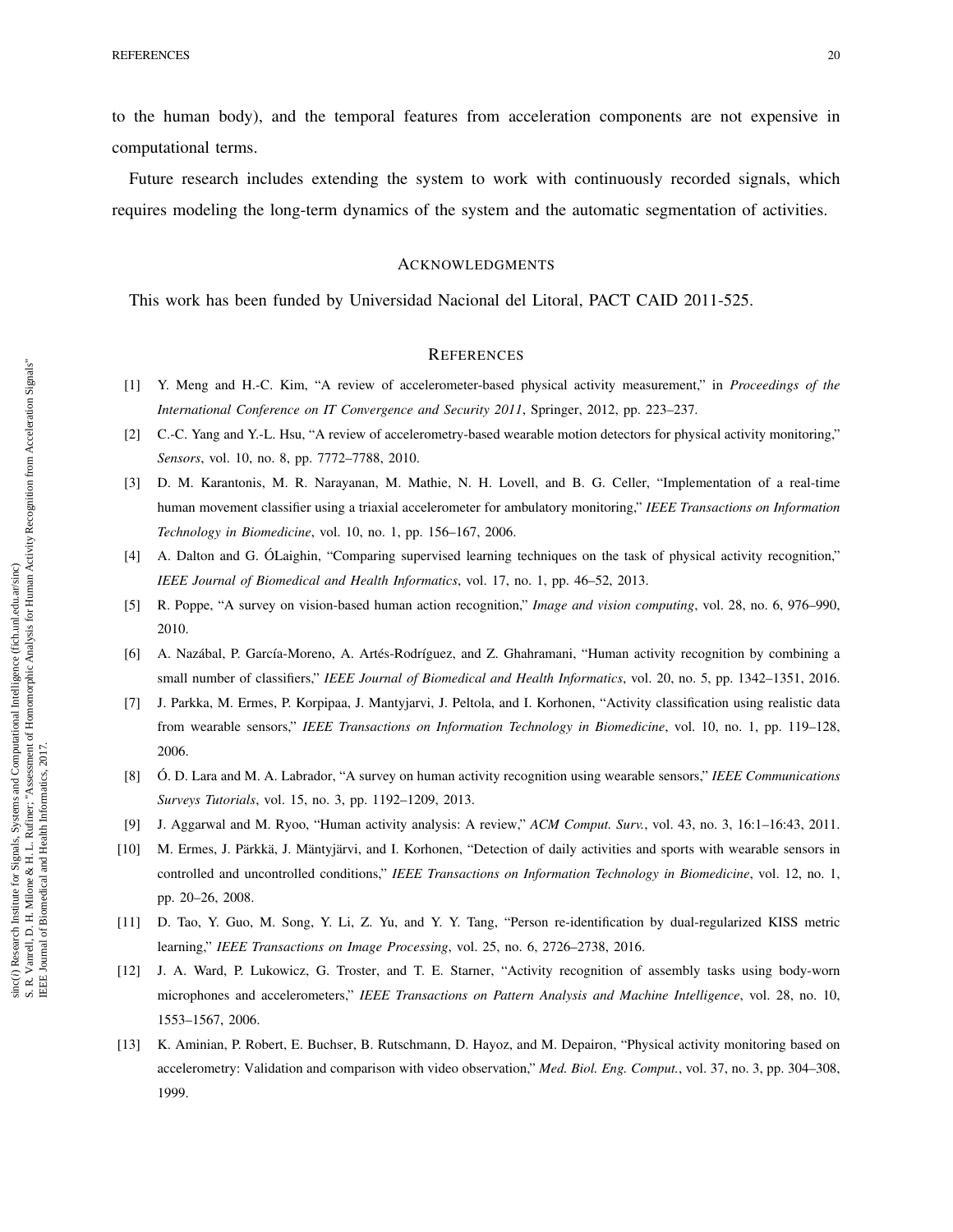- [14] S. J. Preece, J. Y. Goulermas, L. P. J. Kenney, D. Howard, K. Meijer, and R. Crompton, "Activity identification using body-mounted sensors—a review of classification techniques," *Physiol. Meas.*, vol. 30, no. 4, R1, 2009.
- [15] A. Bulling, U. Blanke, and B. Schiele, "A tutorial on human activity recognition using body-worn inertial sensors," *ACM Comput. Surv.*, vol. 46, no. 3, p. 33, 2014.
- [16] M. Shoaib, S. Bosch, O. D. Incel, H. Scholten, and P. J. M. Havinga, "A survey of online activity recognition using mobile phones," *Sensors*, vol. 15, no. 1, pp. 2059–2085, 2015.
- [17] A. Godfrey, R. Conway, D. Meagher, and G. ÓLaighin, "Direct measurement of human movement by accelerometry," *Medical Engineering & Physics*, vol. 30, no. 10, pp. 1364–1386, 2008.
- [18] M. J. Mathie, B. G. Celler, D. N. H. Lovell, and A. C. F. Coster, "Classification of basic daily movements using a triaxial accelerometer," *Med. Biol. Eng. Comput.*, vol. 42, no. 5, pp. 679–687, 2004.
- [19] L. Bao and S. S. Intille, "Activity recognition from user-annotated acceleration data," in *Pervasive Computing*, Springer, 2004, pp. 1–17.
- [20] R. San-Segundo, J. Lorenzo-Trueba, B. Martínez-González, and J. M. Pardo, "Segmenting human activities based on HMMs using smartphone inertial sensors," *Pervasive and Mobile Computing*, 2016.
- [21] D. Tao, Y. Wen, and R. Hong, "Multicolumn bidirectional long short-term memory for mobile devices-based human activity recognition," *IEEE Internet of Things Journal*, vol. 3, no. 6, pp. 1124–1134, 2016.
- [22] Y. Xue and L. Jin, "A naturalistic 3D acceleration-based activity dataset amp; benchmark evaluations," in *IEEE International Conference on Systems Man and Cybernetics*, 2010, pp. 4081–4085.
- [23] S. Preece, J. Goulermas, L. Kenney, and D. Howard, "A comparison of feature extraction methods for the classification of dynamic activities from accelerometer data," *IEEE Transactions on Biomedical Engineering*, vol. 56, no. 3, pp. 871–879, 2009.
- [24] D. Anguita, A. Ghio, L. Oneto, X. Parra, and J. L. Reyes Ortiz, "Training computationally efficient Smartphone–Based human activity recognition models," in *Artificial Neural Networks and Machine Learning – ICANN 2013*, Springer, 2013, pp. 426–433.
- [25] Z. He and L. Jin, "Activity recognition from acceleration data based on discrete cosine transform and SVM," in *IEEE International Conference on Systems, Man and Cybernetics*, 2009, 5041–5044.
- [26] Y.-P. Chen, J.-Y. Yang, S.-N. Liou, G.-Y. Lee, and J.-S. Wang, "Online classifier construction algorithm for human activity detection using a tri-axial accelerometer," *Applied Mathematics and Computation*, vol. 205, no. 2, pp. 849–860, 2008.
- [27] D. Tao, L. Jin, Y. Yuan, and Y. Xue, "Ensemble manifold rank preserving for acceleration-based human activity recognition," *IEEE transactions on neural networks and learning systems*, vol. 27, no. 6, 1392–1404, 2016.
- [28] Ó. D. Lara, A. J. Pérez, M. A. Labrador, and J. D. Posada, "Centinela: A human activity recognition system based on acceleration and vital sign data," *Pervasive and Mobile Computing*, vol. 8, no. 5, pp. 717–729, 2012.
- [29] A. Oppenheim and R. Schafer, "From frequency to quefrency: A history of the cepstrum," *IEEE Signal Processing Magazine*, vol. 21, no. 5, pp. 95–106, 2004.
- [30] R. San-Segundo, J. M. Montero, R. Barra-Chicote, F. Fernández, and J. M. Pardo, "Feature extraction from smartphone inertial signals for human activity segmentation," *Signal Processing*, vol. 120, pp. 359–372, 2016.
- [31] M. Li, V. Rozgić, G. Thatte, S. Lee, B. Emken, M. Annavaram, U. Mitra, D. Spruijt-Metz, and S. Narayanan, "Multimodal physical activity recognition by fusing temporal and cepstral information," *IEEE Transactions on Neural Systems and Rehabilitation Engineering*, vol. 18, no. 4, pp. 369–380, 2010.